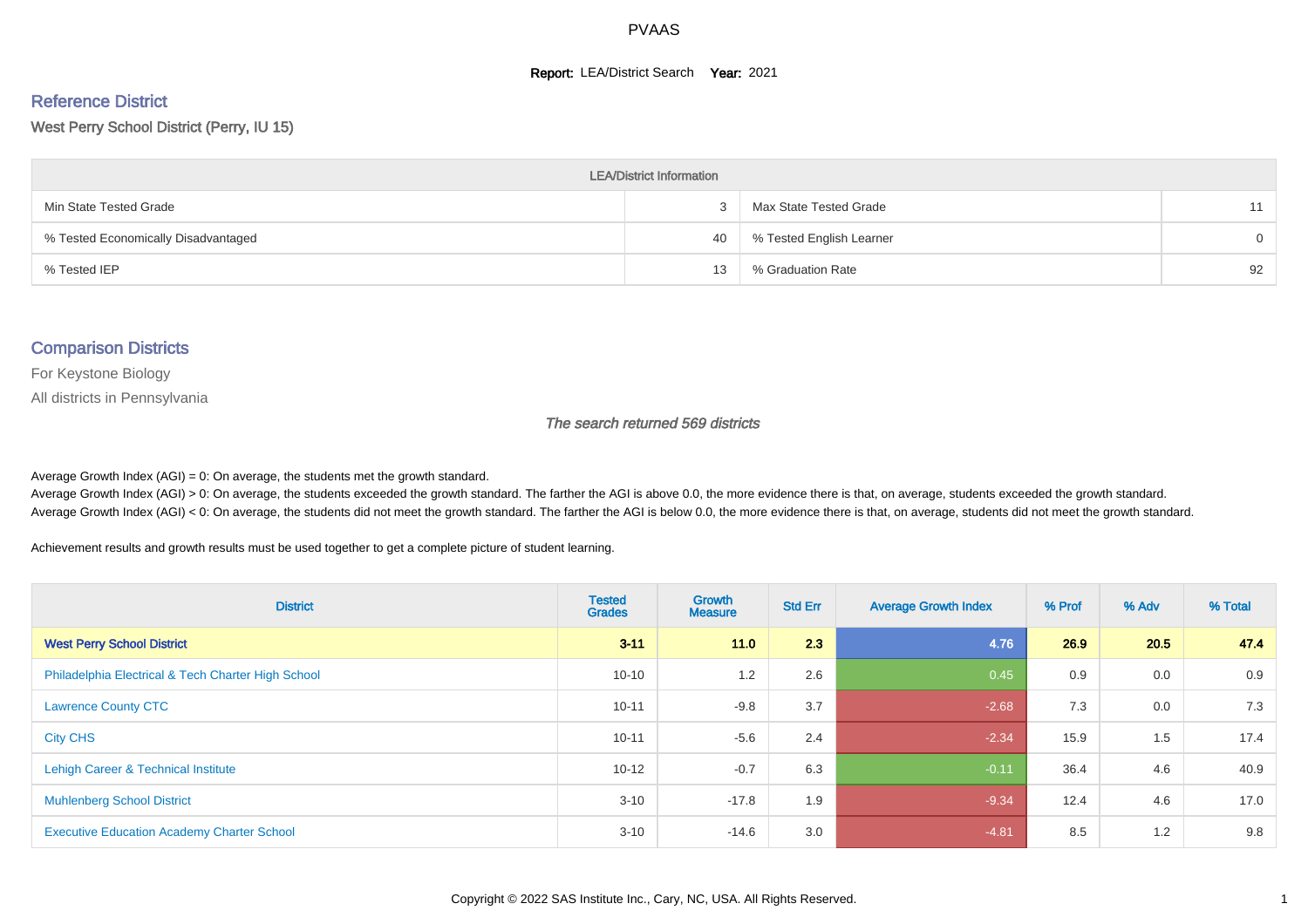| <b>District</b>                               | <b>Tested</b><br><b>Grades</b> | <b>Growth</b><br><b>Measure</b> | <b>Std Err</b> | <b>Average Growth Index</b> | % Prof | % Adv   | % Total |
|-----------------------------------------------|--------------------------------|---------------------------------|----------------|-----------------------------|--------|---------|---------|
| <b>West Perry School District</b>             | $3 - 11$                       | $11.0$                          | 2.3            | 4.76                        | 26.9   | 20.5    | 47.4    |
| <b>Chartiers-Houston School District</b>      | $3 - 10$                       | $-16.5$                         | 3.5            | $-4.79$                     | 26.3   | 6.6     | 32.9    |
| <b>Neshannock Township School District</b>    | $3 - 10$                       | $-12.5$                         | 2.7            | $-4.73$                     | 29.0   | 13.0    | 42.0    |
| <b>Mid Valley School District</b>             | $3 - 10$                       | $-11.1$                         | 2.7            | $-4.07$                     | 28.3   | 8.1     | 36.4    |
| <b>Shikellamy School District</b>             | $3 - 10$                       | $-8.3$                          | 2.4            | $-3.42$                     | 20.8   | 18.5    | 39.2    |
| Lackawanna Trail School District              | $3 - 10$                       | $-11.0$                         | 3.3            | $-3.35$                     | 13.1   | 18.0    | 31.2    |
| <b>Wissahickon School District</b>            | $3 - 10$                       | $-5.3$                          | 1.7            | $-3.14$                     | 27.5   | 29.0    | 56.6    |
| Jefferson-Morgan School District              | $3 - 10$                       | $-12.0$                         | 3.9            | $-3.09$                     | 28.6   | 6.1     | 34.7    |
| <b>California Area School District</b>        | $3 - 10$                       | $-13.7$                         | 4.5            | $-3.06$                     | 41.7   | 16.7    | 58.3    |
| <b>Avonworth School District</b>              | $3 - 10$                       | $-6.2$                          | 2.3            | $-2.68$                     | 35.9   | 14.1    | 50.0    |
| <b>Antietam School District</b>               | $3 - 10$                       | $-9.5$                          | 3.7            | $-2.57$                     | 20.9   | 1.5     | 22.4    |
| <b>Carmichaels Area School District</b>       | $3 - 10$                       | $-7.0$                          | 3.1            | $-2.30$                     | 17.8   | 9.6     | 27.4    |
| <b>Yough School District</b>                  | $3 - 10$                       | $-6.2$                          | 2.7            | $-2.27$                     | 28.9   | $8.8\,$ | 37.7    |
| <b>Wyoming Area School District</b>           | $3 - 10$                       | $-5.5$                          | 2.5            | $-2.21$                     | 32.0   | 9.6     | 41.6    |
| <b>West Middlesex Area School District</b>    | $3 - 10$                       | $-7.4$                          | 3.5            | $-2.11$                     | 32.0   | 9.6     | 41.6    |
| <b>Cambria Heights School District</b>        | $3 - 10$                       | $-6.2$                          | 2.9            | $-2.11$                     | 25.0   | 13.0    | 38.0    |
| <b>Sto-Rox School District</b>                | $3 - 10$                       | $-7.0$                          | 3.5            | $-1.99$                     | 3.2    | 0.0     | 3.2     |
| <b>Shanksville-Stonycreek School District</b> | $3 - 10$                       | $-8.6$                          | 5.5            | $-1.55$                     | 17.6   | 23.5    | 41.2    |
| <b>Troy Area School District</b>              | $3 - 10$                       | $-4.7$                          | 3.2            | $-1.46$                     | 22.8   | 16.5    | 39.2    |
| <b>Northeast Bradford School District</b>     | $3 - 10$                       | $-5.0$                          | 3.7            | $-1.35$                     | 30.6   | 4.8     | 35.5    |
| <b>Rose Tree Media School District</b>        | $3 - 10$                       | $-2.8$                          | 2.1            | $-1.33$                     | 35.2   | 29.6    | 64.8    |
| <b>Beaver Area School District</b>            | $3 - 10$                       | $-3.0$                          | 2.5            | $-1.16$                     | 25.8   | 27.8    | 53.6    |
| <b>Harmony Area School District</b>           | $3 - 10$                       | $-5.7$                          | 5.0            | $-1.13$                     | 33.3   | 0.0     | 33.3    |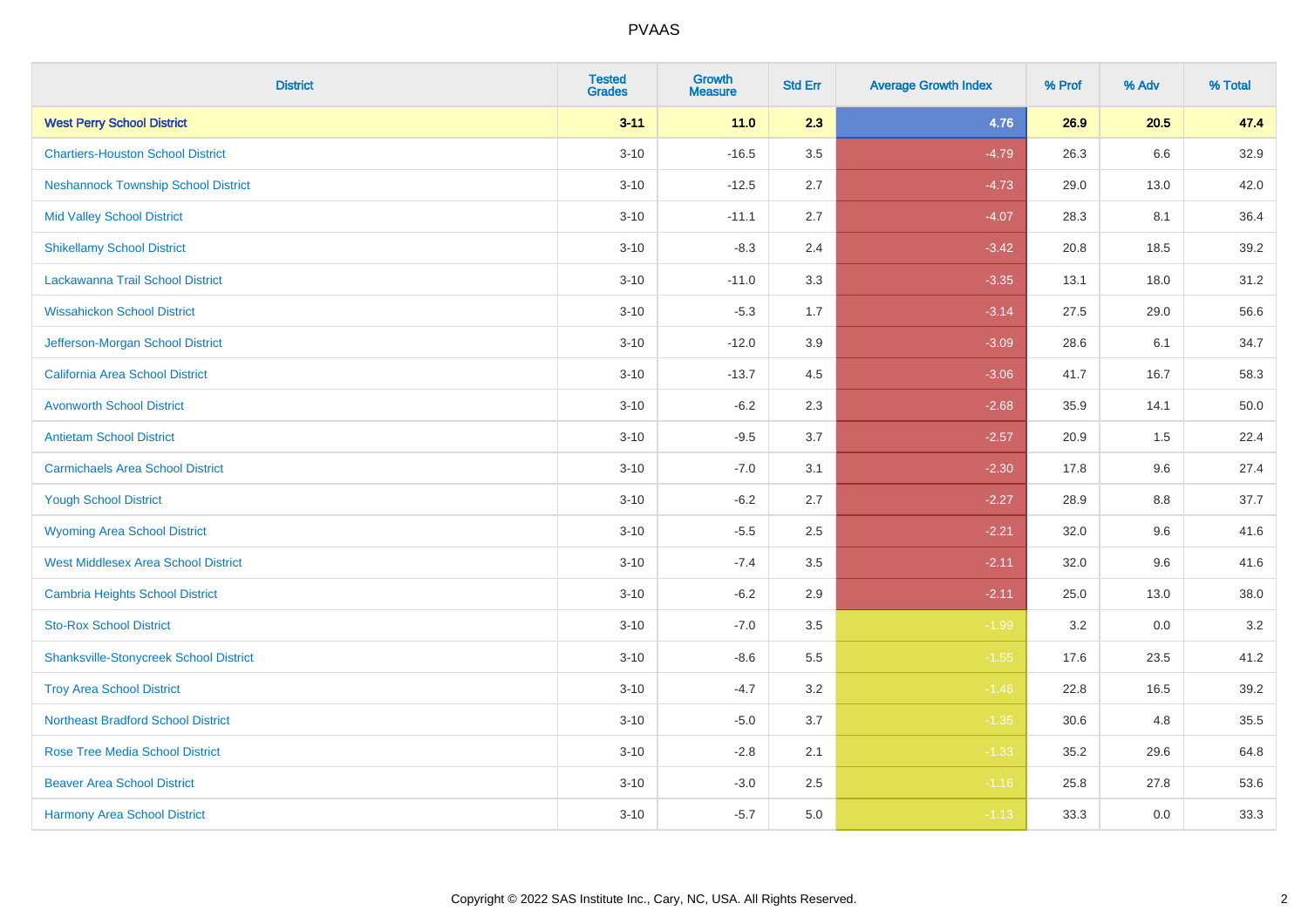| <b>District</b>                            | <b>Tested</b><br><b>Grades</b> | <b>Growth</b><br><b>Measure</b> | <b>Std Err</b> | <b>Average Growth Index</b> | % Prof | % Adv | % Total |
|--------------------------------------------|--------------------------------|---------------------------------|----------------|-----------------------------|--------|-------|---------|
| <b>West Perry School District</b>          | $3 - 11$                       | 11.0                            | 2.3            | 4.76                        | 26.9   | 20.5  | 47.4    |
| <b>Moshannon Valley School District</b>    | $3 - 10$                       | $-5.1$                          | 4.6            | $-1.12$                     | 25.0   | 12.5  | 37.5    |
| <b>Mahanoy Area School District</b>        | $3 - 10$                       | $-3.4$                          | 3.1            | $-1.07$                     | 21.4   | 8.6   | 30.0    |
| <b>Northwest Area School District</b>      | $3 - 10$                       | $-3.2$                          | 3.3            | $-0.97$                     | 30.4   | 13.0  | 43.5    |
| <b>Propel Charter School-Montour</b>       | $3 - 10$                       | $-3.4$                          | 3.6            | $-0.93$                     | 7.7    | 0.0   | 7.7     |
| <b>Mount Union Area School District</b>    | $3 - 10$                       | $-2.5$                          | 2.8            | $-0.89$                     | 19.8   | 5.8   | 25.6    |
| <b>Reynolds School District</b>            | $3 - 10$                       | $-3.0$                          | 3.5            | $-0.87$                     | 27.3   | 9.1   | 36.4    |
| <b>Carbondale Area School District</b>     | $3 - 10$                       | $-2.8$                          | 3.2            | $-0.87$                     | 27.5   | 2.9   | 30.4    |
| <b>Valley Grove School District</b>        | $3 - 10$                       | $-4.0$                          | 5.5            | $-0.72$                     | 68.4   | 15.8  | 84.2    |
| <b>Tri-Valley School District</b>          | $3 - 10$                       | $-2.7$                          | 3.9            | $-0.69$                     | 31.0   | 9.5   | 40.5    |
| <b>Monessen City School District</b>       | $3 - 10$                       | $-3.9$                          | 5.6            | $-0.69$                     | 21.0   | 10.5  | 31.6    |
| <b>Southeastern Greene School District</b> | $3 - 10$                       | $-2.3$                          | 4.4            | $-0.53$                     | 29.0   | 9.7   | 38.7    |
| <b>Clearfield Area School District</b>     | $3 - 10$                       | $-1.3$                          | 3.7            | $-0.34$                     | 43.9   | 24.6  | 68.4    |
| <b>MaST Community Charter School</b>       | $3 - 10$                       | $-0.9$                          | 2.5            | $-0.34$                     | 25.0   | 21.6  | 46.6    |
| <b>Ferndale Area School District</b>       | $3 - 10$                       | $-1.1$                          | 4.1            | $-0.27$                     | 21.0   | 7.9   | 29.0    |
| <b>Fort Cherry School District</b>         | $3 - 10$                       | $-0.7$                          | 3.1            | $-0.21$                     | 30.6   | 14.1  | 44.7    |
| <b>Portage Area School District</b>        | $3 - 10$                       | $-0.5$                          | 3.3            | $-0.14$                     | 27.0   | 20.6  | 47.6    |
| <b>Freeport Area School District</b>       | $3 - 10$                       | $-0.2$                          | 2.1            | $-0.10$                     | 37.4   | 29.8  | 67.2    |
| <b>Garnet Valley School District</b>       | $3 - 10$                       | 0.2                             | 1.7            | 0.13                        | 34.9   | 26.4  | 61.3    |
| <b>Marion Center Area School District</b>  | $3 - 10$                       | $0.8\,$                         | 2.9            | 0.27                        | 23.3   | 11.1  | 34.4    |
| South Williamsport Area School District    | $3 - 10$                       | 0.9                             | 3.1            | 0.31                        | 38.4   | 11.6  | 50.0    |
| <b>MaST Community Charter School II</b>    | $3 - 10$                       | 1.4                             | 3.0            | 0.45                        | 16.1   | 4.6   | 20.7    |
| <b>Abington School District</b>            | $3 - 10$                       | 0.9                             | 1.6            | 0.57                        | 29.7   | 28.7  | 58.4    |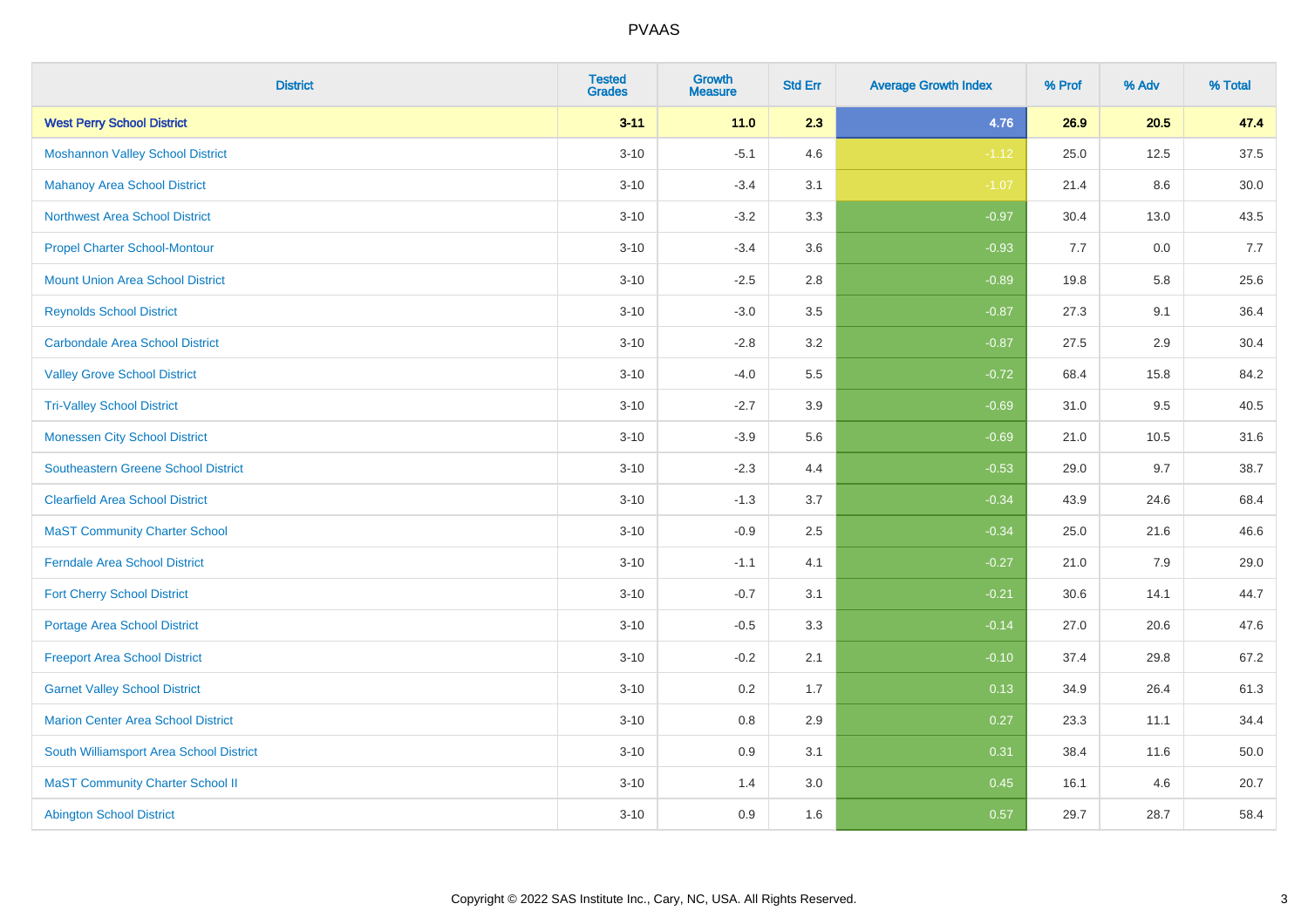| <b>District</b>                                    | <b>Tested</b><br><b>Grades</b> | <b>Growth</b><br><b>Measure</b> | <b>Std Err</b> | <b>Average Growth Index</b> | % Prof | % Adv | % Total |
|----------------------------------------------------|--------------------------------|---------------------------------|----------------|-----------------------------|--------|-------|---------|
| <b>West Perry School District</b>                  | $3 - 11$                       | $11.0$                          | 2.3            | 4.76                        | 26.9   | 20.5  | 47.4    |
| <b>Sullivan County School District</b>             | $3 - 10$                       | 2.5                             | 4.3            | 0.58                        | 43.6   | 7.7   | 51.3    |
| <b>Bethlehem-Center School District</b>            | $3 - 10$                       | 2.1                             | 3.5            | 0.59                        | 32.3   | 4.6   | 36.9    |
| <b>Belmont Charter School</b>                      | $3 - 10$                       | 2.2                             | 3.4            | 0.64                        | 5.3    | 1.8   | $7.0\,$ |
| <b>Centennial School District</b>                  | $3 - 10$                       | 1.5                             | 1.5            | 0.98                        | 23.6   | 12.4  | 36.0    |
| <b>Southeast Delco School District</b>             | $3 - 10$                       | 3.9                             | 3.5            | 1.12                        | 18.6   | 3.4   | 22.0    |
| <b>Bellwood-Antis School District</b>              | $3 - 10$                       | 3.5                             | 2.8            | 1.24                        | 40.9   | 19.4  | 60.2    |
| <b>Bloomsburg Area School District</b>             | $3 - 10$                       | 4.3                             | 3.4            | 1.26                        | 36.5   | 20.6  | 57.1    |
| <b>Mastery Charter School - Thomas Campus</b>      | $3 - 10$                       | 7.9                             | 5.7            | 1.39                        | 12.5   | 0.0   | 12.5    |
| <b>Central Valley School District</b>              | $3 - 10$                       | 4.7                             | $2.6\,$        | 1.83                        | 37.8   | 18.5  | 56.3    |
| <b>Benton Area School District</b>                 | $3 - 10$                       | 8.1                             | 4.0            | 2.01                        | 35.7   | 28.6  | 64.3    |
| <b>Wallingford-Swarthmore School District</b>      | $3 - 10$                       | $5.0\,$                         | 2.2            | 2.25                        | 33.3   | 37.1  | 70.4    |
| <b>Glendale School District</b>                    | $3 - 10$                       | 7.9                             | 3.5            | 2.25                        | 42.6   | 9.3   | 51.8    |
| <b>Commonwealth Charter Academy Charter School</b> | $3 - 10$                       | 4.2                             | 1.6            | 2.68                        | 27.0   | 15.6  | 42.5    |
| <b>South Butler County School District</b>         | $3 - 10$                       | 6.3                             | 2.2            | 2.80                        | 37.8   | 19.2  | 57.0    |
| <b>Allegheny-Clarion Valley School District</b>    | $3 - 10$                       | 12.3                            | 4.1            | 3.03                        | 33.3   | 19.0  | 52.4    |
| <b>Kane Area School District</b>                   | $3 - 10$                       | 8.8                             | 2.9            | 3.07                        | 31.4   | 19.8  | 51.2    |
| <b>Mars Area School District</b>                   | $3 - 10$                       | 6.6                             | 1.9            | 3.45                        | 36.7   | 32.4  | 69.1    |
| <b>Tredyffrin-Easttown School District</b>         | $3 - 10$                       | 8.7                             | 2.4            | 3.57                        | 35.2   | 35.8  | 71.0    |
| Maritime Academy Charter School                    | $3 - 10$                       | 13.2                            | 3.1            | 4.29                        | 24.0   | 1.3   | 25.3    |
| <b>Montrose Area School District</b>               | $3 - 10$                       | 12.3                            | 2.8            | 4.41                        | 37.8   | 28.9  | 66.7    |
| <b>Pennridge School District</b>                   | $3 - 10$                       | 7.4                             | 1.5            | 5.10                        | 32.0   | 27.6  | 59.6    |
| <b>Fleetwood Area School District</b>              | $3 - 10$                       | 10.4                            | 2.0            | 5.19                        | 31.7   | 25.8  | 57.5    |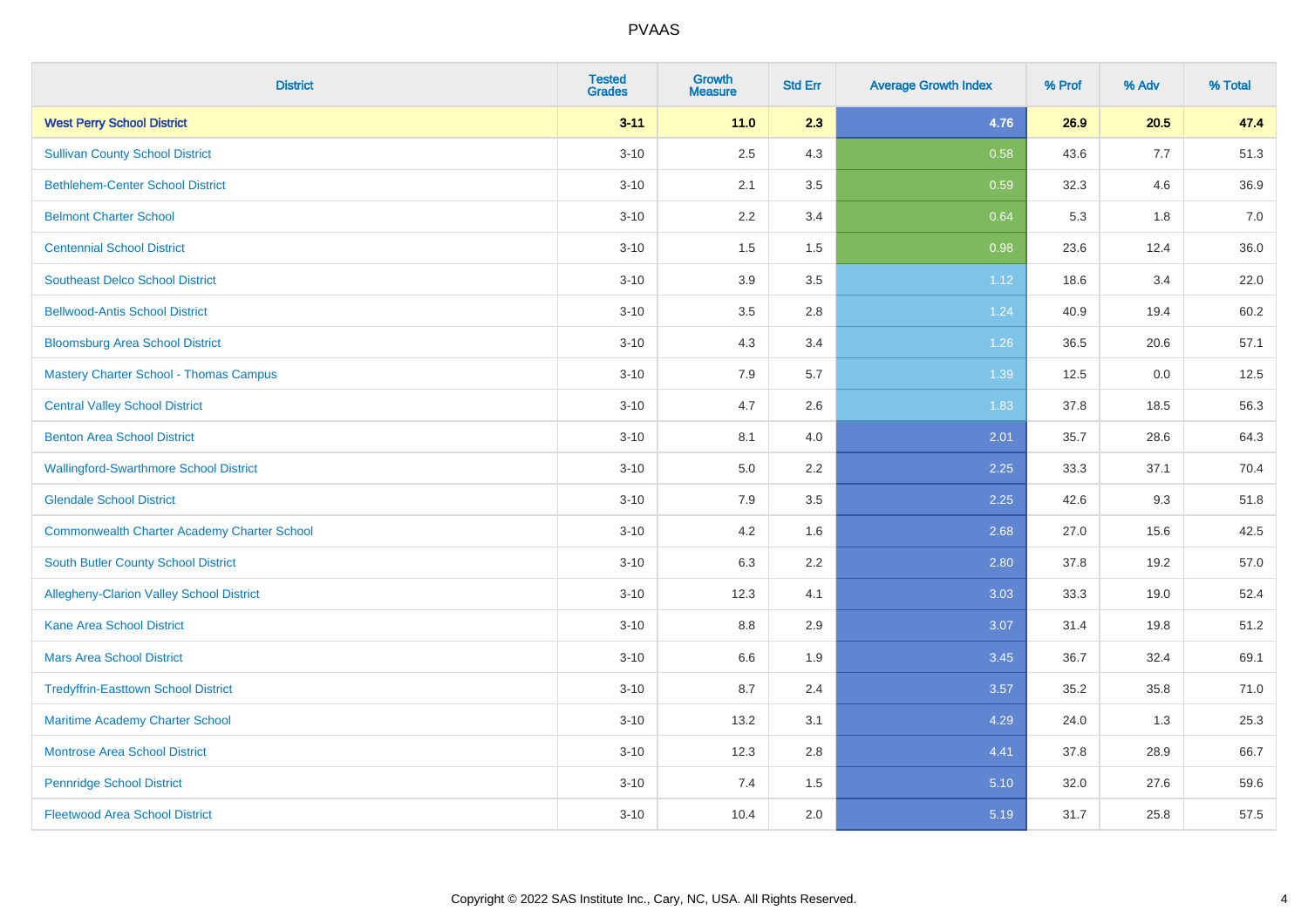| <b>District</b>                              | <b>Tested</b><br><b>Grades</b> | <b>Growth</b><br><b>Measure</b> | <b>Std Err</b> | <b>Average Growth Index</b> | % Prof | % Adv | % Total |
|----------------------------------------------|--------------------------------|---------------------------------|----------------|-----------------------------|--------|-------|---------|
| <b>West Perry School District</b>            | $3 - 11$                       | 11.0                            | 2.3            | 4.76                        | 26.9   | 20.5  | 47.4    |
| <b>Avon Grove School District</b>            | $3 - 10$                       | 7.6                             | 1.4            | 5.29                        | 33.7   | 33.2  | 67.0    |
| <b>Blue Mountain School District</b>         | $3 - 10$                       | 12.2                            | 2.1            | 5.81                        | 30.7   | 26.1  | 56.8    |
| <b>Collegium Charter School</b>              | $3 - 10$                       | 21.2                            | 2.6            | 8.18                        | 25.4   | 16.4  | 41.8    |
| <b>Derry Township School District</b>        | $3 - 10$                       | 20.1                            | 2.0            | 10.20                       | 32.8   | 46.9  | 79.7    |
| <b>Pittsburgh School District</b>            | $3 - 11$                       | $-13.0$                         | 1.1            | $-12.25$                    | 16.1   | 6.5   | 22.6    |
| <b>Butler Area School District</b>           | $3 - 11$                       | $-14.1$                         | 1.5            | $-9.60$                     | 26.4   | 11.1  | 37.5    |
| <b>North Hills School District</b>           | $3 - 11$                       | $-15.8$                         | 1.8            | $-8.84$                     | 26.4   | 19.8  | 46.2    |
| <b>Cheltenham School District</b>            | $3 - 11$                       | $-17.6$                         | 2.0            | $-8.74$                     | 24.4   | 8.3   | 32.6    |
| <b>Williamsport Area School District</b>     | $3 - 11$                       | $-11.7$                         | 1.4            | $-8.29$                     | 18.2   | 10.5  | 28.7    |
| <b>Greater Latrobe School District</b>       | $3 - 11$                       | $-14.1$                         | 2.0            | $-7.14$                     | 41.0   | 12.6  | 53.6    |
| <b>Kennett Consolidated School District</b>  | $3 - 11$                       | $-10.4$                         | 1.7            | $-6.27$                     | 28.7   | 14.0  | 42.7    |
| <b>Big Beaver Falls Area School District</b> | $3 - 11$                       | $-17.9$                         | 2.8            | $-6.27$                     | 9.4    | 2.8   | 12.2    |
| <b>Coatesville Area School District</b>      | $3 - 11$                       | $-9.5$                          | 1.6            | $-5.81$                     | 12.8   | 3.3   | 16.2    |
| <b>Central Cambria School District</b>       | $3 - 11$                       | $-12.7$                         | 2.3            | $-5.61$                     | 19.4   | 7.4   | 26.9    |
| <b>Aliquippa School District</b>             | $3 - 11$                       | $-20.0$                         | 3.6            | $-5.54$                     | 1.7    | 0.0   | 1.7     |
| <b>Frazier School District</b>               | $3 - 11$                       | $-18.9$                         | 3.4            | $-5.49$                     | 18.3   | 1.4   | 19.7    |
| <b>Washington School District</b>            | $3 - 11$                       | $-15.9$                         | 2.9            | $-5.44$                     | 12.9   | 1.7   | 14.7    |
| Philadelphia Academy Charter School          | $3 - 11$                       | $-14.7$                         | 2.7            | $-5.42$                     | 21.6   | 3.9   | 25.5    |
| <b>Bristol Township School District</b>      | $3 - 11$                       | $-7.4$                          | 1.4            | $-5.32$                     | 13.8   | 4.6   | 18.4    |
| <b>Wilkes-Barre Area School District</b>     | $3 - 11$                       | $-12.4$                         | 2.4            | $-5.18$                     | 14.2   | 3.7   | 17.9    |
| <b>East Lycoming School District</b>         | $3 - 11$                       | $-10.9$                         | 2.1            | $-5.08$                     | 22.5   | 8.2   | 30.8    |
| Meyersdale Area School District              | $3 - 11$                       | $-16.1$                         | 3.3            | $-4.94$                     | 20.3   | 5.8   | 26.1    |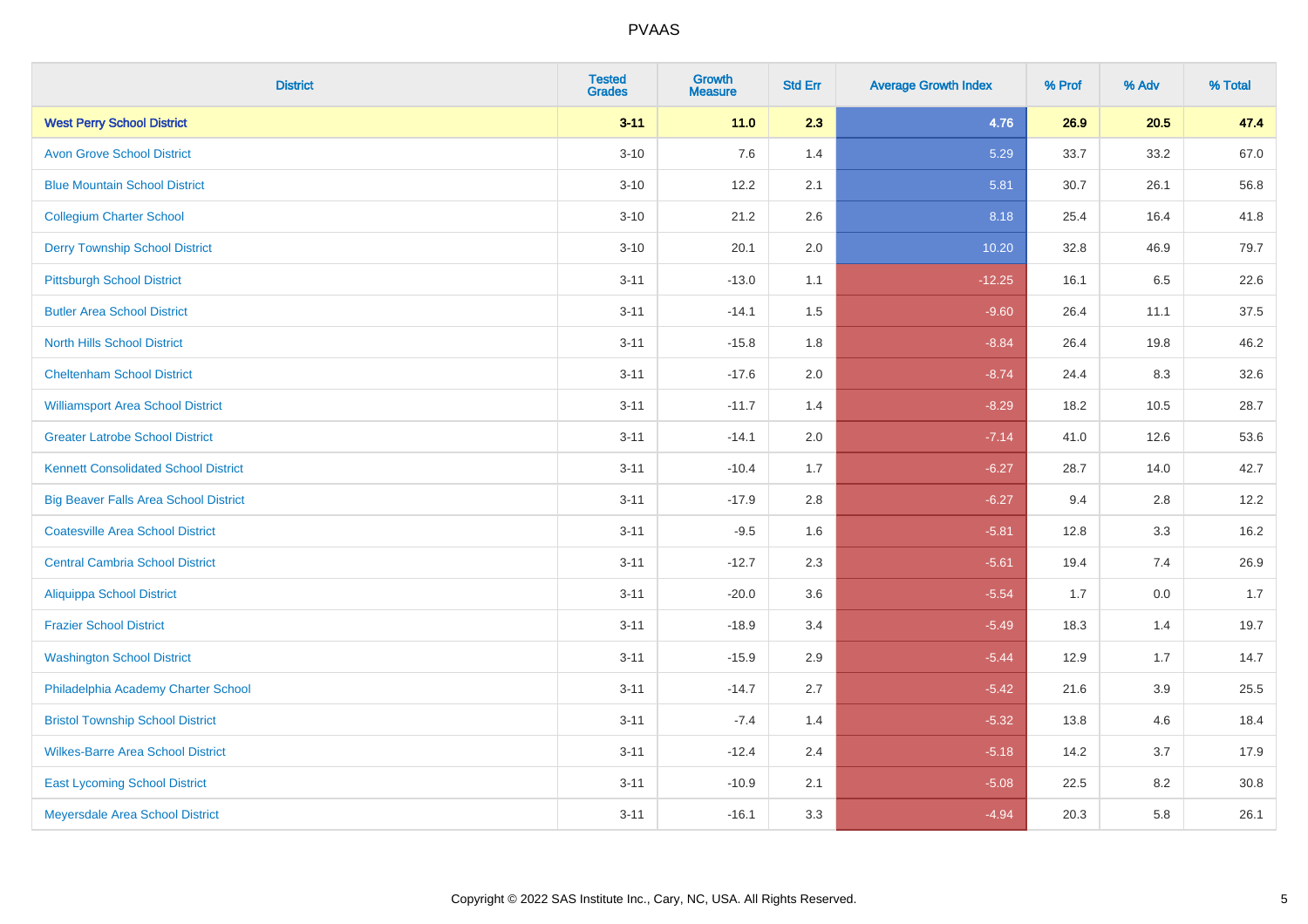| <b>District</b>                               | <b>Tested</b><br><b>Grades</b> | <b>Growth</b><br><b>Measure</b> | <b>Std Err</b> | <b>Average Growth Index</b> | % Prof | % Adv   | % Total |
|-----------------------------------------------|--------------------------------|---------------------------------|----------------|-----------------------------|--------|---------|---------|
| <b>West Perry School District</b>             | $3 - 11$                       | $11.0$                          | 2.3            | 4.76                        | 26.9   | 20.5    | 47.4    |
| <b>Trinity Area School District</b>           | $3 - 11$                       | $-8.7$                          | 1.8            | $-4.87$                     | 20.9   | 9.8     | 30.8    |
| <b>Girard School District</b>                 | $3 - 11$                       | $-12.3$                         | 2.6            | $-4.76$                     | 29.7   | 18.9    | 48.6    |
| <b>Fannett-Metal School District</b>          | $3 - 11$                       | $-22.3$                         | 4.8            | $-4.65$                     | 16.4   | $6.6\,$ | 23.0    |
| <b>Derry Area School District</b>             | $3 - 11$                       | $-11.8$                         | 2.6            | $-4.53$                     | 34.8   | 6.1     | 40.9    |
| <b>Northwestern School District</b>           | $3 - 11$                       | $-14.6$                         | 3.2            | $-4.51$                     | 32.5   | 13.7    | 46.2    |
| <b>Dunmore School District</b>                | $3 - 11$                       | $-12.2$                         | 2.7            | $-4.51$                     | 15.0   | 5.3     | 20.4    |
| <b>Hanover Public School District</b>         | $3 - 11$                       | $-12.4$                         | 2.7            | $-4.50$                     | 22.7   | 6.2     | 28.9    |
| Jim Thorpe Area School District               | $3 - 11$                       | $-10.9$                         | 2.4            | $-4.48$                     | 19.5   | 6.0     | 25.5    |
| <b>Greenville Area School District</b>        | $3 - 11$                       | $-13.2$                         | 3.0            | $-4.45$                     | 32.1   | 4.6     | 36.7    |
| <b>Chambersburg Area School District</b>      | $3 - 11$                       | $-5.6$                          | 1.3            | $-4.42$                     | 24.2   | 15.2    | 39.4    |
| <b>General Mclane School District</b>         | $3 - 11$                       | $-10.7$                         | 2.4            | $-4.40$                     | 34.0   | 15.6    | 49.6    |
| <b>Big Spring School District</b>             | $3 - 11$                       | $-9.8$                          | 2.3            | $-4.32$                     | 23.6   | 12.9    | 36.5    |
| <b>Central Dauphin School District</b>        | $3 - 11$                       | $-5.2$                          | 1.2            | $-4.24$                     | 29.3   | 8.7     | 38.0    |
| <b>Chartiers Valley School District</b>       | $3 - 11$                       | $-9.1$                          | 2.1            | $-4.23$                     | 20.7   | 17.4    | 38.0    |
| <b>Central Fulton School District</b>         | $3 - 11$                       | $-13.3$                         | 3.2            | $-4.20$                     | 18.1   | 9.7     | 27.8    |
| <b>Williamsburg Community School District</b> | $3 - 11$                       | $-16.9$                         | 4.1            | $-4.14$                     | 22.4   | 0.0     | 22.4    |
| <b>Moniteau School District</b>               | $3 - 11$                       | $-11.8$                         | 2.9            | $-4.07$                     | 22.6   | 5.0     | 27.6    |
| <b>Mcguffey School District</b>               | $3 - 11$                       | $-12.1$                         | 3.0            | $-4.06$                     | 12.8   | 5.9     | 18.6    |
| <b>Southmoreland School District</b>          | $3 - 11$                       | $-12.5$                         | 3.1            | $-4.04$                     | 33.3   | 15.5    | 48.8    |
| <b>Milton Area School District</b>            | $3 - 11$                       | $-10.1$                         | 2.5            | $-4.04$                     | 23.0   | 11.3    | 34.2    |
| <b>Deer Lakes School District</b>             | $3 - 11$                       | $-10.0$                         | 2.5            | $-4.02$                     | 27.7   | 9.9     | 37.6    |
| <b>Ellwood City Area School District</b>      | $3 - 11$                       | $-12.5$                         | 3.1            | $-4.00$                     | 26.7   | 8.7     | 35.4    |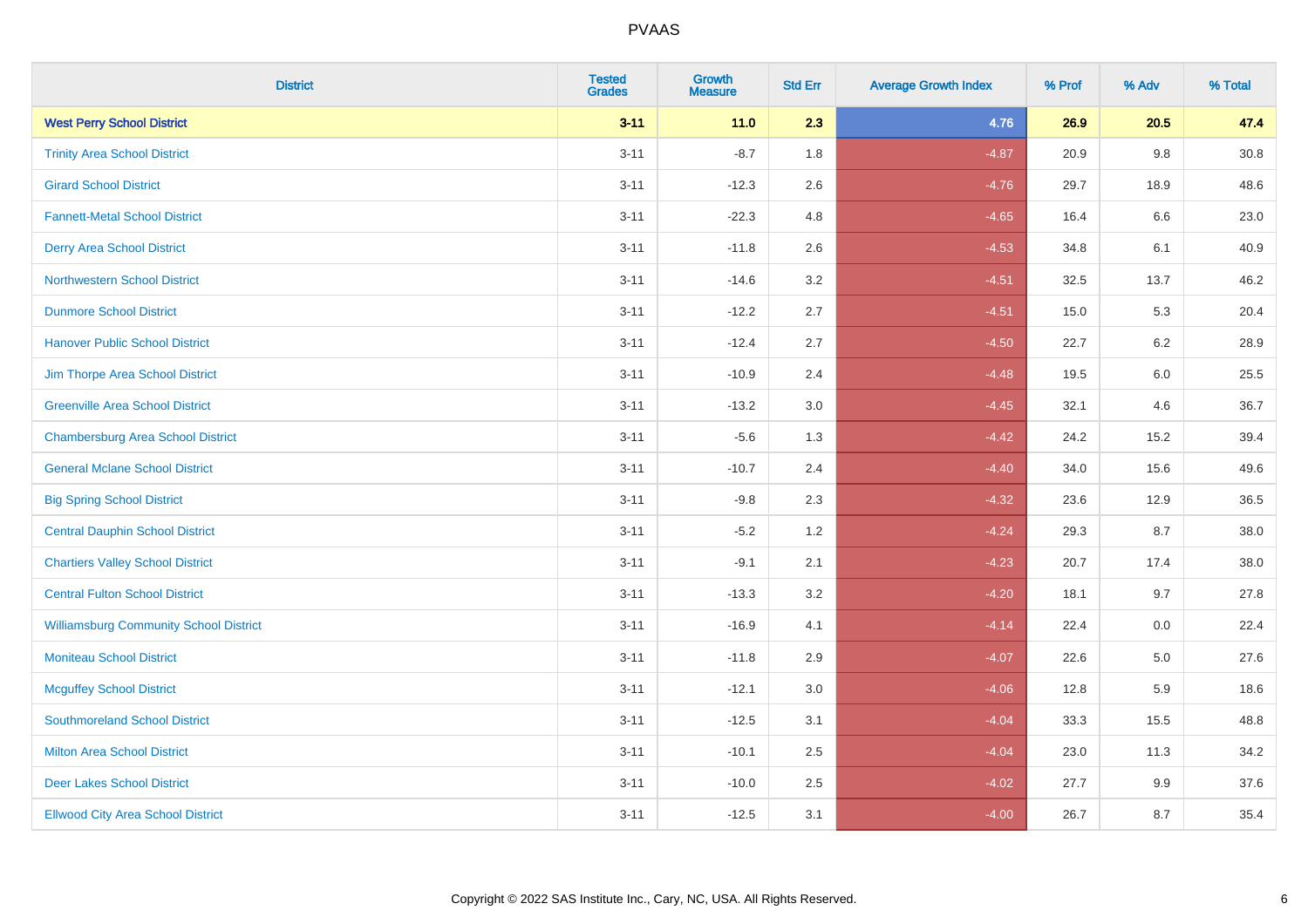| <b>District</b>                           | <b>Tested</b><br><b>Grades</b> | Growth<br><b>Measure</b> | <b>Std Err</b> | <b>Average Growth Index</b> | % Prof | % Adv | % Total |
|-------------------------------------------|--------------------------------|--------------------------|----------------|-----------------------------|--------|-------|---------|
| <b>West Perry School District</b>         | $3 - 11$                       | $11.0$                   | 2.3            | 4.76                        | 26.9   | 20.5  | 47.4    |
| <b>Plum Borough School District</b>       | $3 - 11$                       | $-9.4$                   | 2.4            | $-3.98$                     | 32.9   | 27.4  | 60.4    |
| <b>Windber Area School District</b>       | $3 - 11$                       | $-11.9$                  | 3.0            | $-3.94$                     | 41.0   | 10.3  | 51.3    |
| <b>Bethlehem Area School District</b>     | $3 - 11$                       | $-4.5$                   | 1.1            | $-3.91$                     | 20.4   | 11.3  | 31.7    |
| <b>Tacony Academy Charter School</b>      | $3 - 11$                       | $-12.9$                  | 3.3            | $-3.90$                     | 8.6    | 1.4   | 10.0    |
| <b>Pittston Area School District</b>      | $3 - 11$                       | $-8.2$                   | 2.2            | $-3.75$                     | 26.7   | 14.8  | 41.5    |
| <b>Mohawk Area School District</b>        | $3 - 11$                       | $-10.5$                  | 2.8            | $-3.75$                     | 35.1   | 10.6  | 45.7    |
| <b>Shade-Central City School District</b> | $3 - 11$                       | $-14.6$                  | 4.0            | $-3.68$                     | 9.6    | 0.0   | 9.6     |
| Morrisville Borough School District       | $3 - 11$                       | $-13.1$                  | 3.7            | $-3.52$                     | 4.9    | 1.6   | 6.6     |
| Mechanicsburg Area School District        | $3 - 11$                       | $-5.7$                   | 1.6            | $-3.48$                     | 35.1   | 16.0  | 51.2    |
| <b>South Park School District</b>         | $3 - 11$                       | $-8.8$                   | 2.5            | $-3.46$                     | 28.1   | 17.0  | 45.2    |
| <b>Burgettstown Area School District</b>  | $3 - 11$                       | $-11.2$                  | 3.2            | $-3.46$                     | 16.0   | 2.7   | 18.7    |
| <b>Ligonier Valley School District</b>    | $3 - 11$                       | $-10.8$                  | 3.1            | $-3.43$                     | 34.1   | 5.8   | 39.9    |
| <b>Mount Carmel Area School District</b>  | $3 - 11$                       | $-7.9$                   | 2.3            | $-3.38$                     | 18.2   | 4.4   | 22.6    |
| East Stroudsburg Area School District     | $3 - 11$                       | $-4.9$                   | 1.4            | $-3.38$                     | 22.7   | 12.5  | 35.2    |
| <b>Riverview School District</b>          | $3 - 11$                       | $-13.0$                  | 4.0            | $-3.29$                     | 43.1   | 7.8   | 51.0    |
| <b>Canon-Mcmillan School District</b>     | $3 - 11$                       | $-5.0$                   | 1.5            | $-3.25$                     | 30.8   | 28.5  | 59.3    |
| <b>Somerset Area School District</b>      | $3 - 11$                       | $-7.6$                   | 2.4            | $-3.17$                     | 21.0   | 14.5  | 35.5    |
| <b>Parkland School District</b>           | $3 - 11$                       | $-3.7$                   | 1.2            | $-3.17$                     | 31.4   | 30.6  | 62.0    |
| <b>Keystone Oaks School District</b>      | $3 - 11$                       | $-7.2$                   | 2.3            | $-3.14$                     | 30.0   | 11.1  | 41.0    |
| <b>Hanover Area School District</b>       | $3 - 11$                       | $-14.7$                  | 4.7            | $-3.13$                     | 12.1   | 3.0   | 15.2    |
| <b>Greensburg Salem School District</b>   | $3 - 11$                       | $-6.9$                   | 2.2            | $-3.06$                     | 30.3   | 13.3  | 43.6    |
| Gettysburg Area School District           | $3 - 11$                       | $-6.0$                   | 2.0            | $-3.02$                     | 28.8   | 19.6  | 48.5    |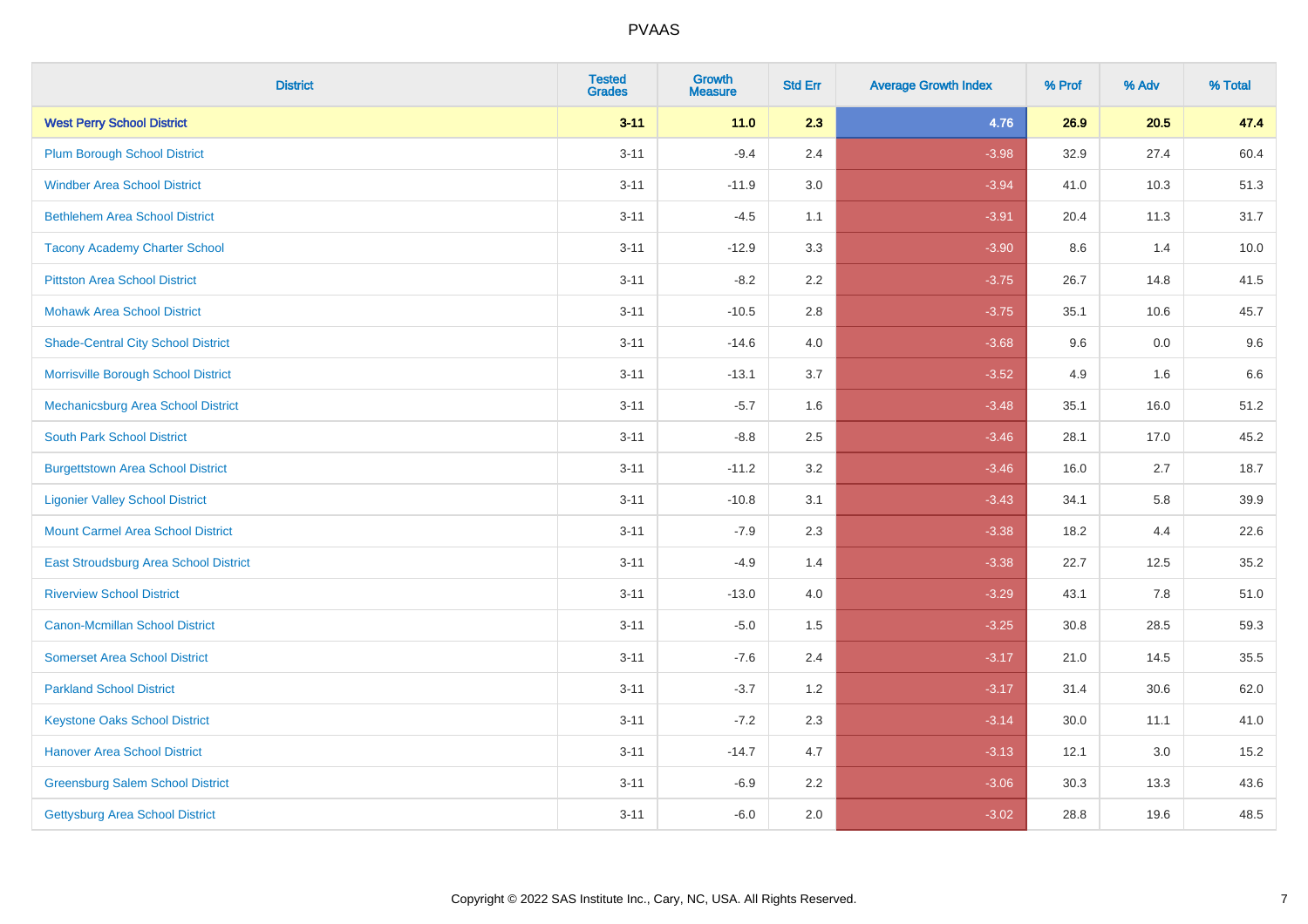| <b>District</b>                              | <b>Tested</b><br><b>Grades</b> | <b>Growth</b><br><b>Measure</b> | <b>Std Err</b> | <b>Average Growth Index</b> | % Prof | % Adv   | % Total |
|----------------------------------------------|--------------------------------|---------------------------------|----------------|-----------------------------|--------|---------|---------|
| <b>West Perry School District</b>            | $3 - 11$                       | $11.0$                          | 2.3            | 4.76                        | 26.9   | 20.5    | 47.4    |
| <b>Corry Area School District</b>            | $3 - 11$                       | $-6.8$                          | 2.3            | $-3.01$                     | 24.0   | 8.8     | 32.8    |
| <b>Carlisle Area School District</b>         | $3 - 11$                       | $-5.2$                          | 1.7            | $-2.99$                     | 28.0   | 19.3    | 47.3    |
| <b>Montour School District</b>               | $3 - 11$                       | $-6.1$                          | 2.1            | $-2.95$                     | 31.8   | 23.6    | 55.3    |
| <b>Baldwin-Whitehall School District</b>     | $3 - 11$                       | $-5.5$                          | 1.9            | $-2.93$                     | 32.0   | 14.7    | 46.7    |
| Mifflinburg Area School District             | $3 - 11$                       | $-6.0$                          | 2.1            | $-2.87$                     | 32.7   | 13.3    | 46.0    |
| <b>Berwick Area School District</b>          | $3 - 11$                       | $-6.9$                          | 2.4            | $-2.84$                     | 22.3   | 11.5    | 33.8    |
| Southern Columbia Area School District       | $3 - 11$                       | $-8.5$                          | 3.0            | $-2.83$                     | 30.5   | 12.8    | 43.3    |
| <b>Sharon City School District</b>           | $3 - 11$                       | $-6.5$                          | 2.3            | $-2.79$                     | 13.1   | 5.0     | 18.1    |
| <b>Pottsgrove School District</b>            | $3 - 11$                       | $-5.5$                          | 2.0            | $-2.78$                     | 28.6   | 10.3    | 38.8    |
| <b>Karns City Area School District</b>       | $3 - 11$                       | $-7.2$                          | 2.6            | $-2.71$                     | 26.4   | 20.8    | 47.2    |
| <b>Eastern York School District</b>          | $3 - 11$                       | $-6.2$                          | 2.3            | $-2.70$                     | 27.8   | 18.5    | 46.4    |
| <b>Governor Mifflin School District</b>      | $3 - 11$                       | $-4.4$                          | 1.6            | $-2.69$                     | 30.3   | 7.7     | 38.0    |
| <b>Connellsville Area School District</b>    | $3 - 11$                       | $-5.3$                          | 2.0            | $-2.67$                     | 24.2   | $5.0\,$ | 29.1    |
| <b>Blairsville-Saltsburg School District</b> | $3 - 11$                       | $-7.5$                          | 2.8            | $-2.67$                     | 20.1   | 8.2     | 28.3    |
| <b>Richland School District</b>              | $3 - 11$                       | $-6.9$                          | 2.6            | $-2.63$                     | 40.1   | 20.9    | 61.0    |
| <b>Bethel Park School District</b>           | $3 - 11$                       | $-4.4$                          | 1.7            | $-2.62$                     | 40.1   | 27.3    | 67.4    |
| <b>Forbes Road School District</b>           | $3 - 11$                       | $-11.5$                         | 4.7            | $-2.43$                     | 23.1   | 10.3    | 33.3    |
| <b>Redbank Valley School District</b>        | $3 - 11$                       | $-7.5$                          | 3.1            | $-2.41$                     | 12.4   | 10.6    | 23.1    |
| <b>Wyoming Valley West School District</b>   | $3 - 11$                       | $-5.5$                          | 2.3            | $-2.38$                     | 22.2   | 9.2     | 31.4    |
| Mount Pleasant Area School District          | $3 - 11$                       | $-5.4$                          | 2.3            | $-2.37$                     | 33.3   | 8.7     | 42.0    |
| <b>Octorara Area School District</b>         | $3 - 11$                       | $-7.5$                          | 3.2            | $-2.35$                     | 26.1   | 17.0    | 43.2    |
| <b>Riverside School District</b>             | $3 - 11$                       | $-6.2$                          | 2.7            | $-2.33$                     | 20.8   | 17.0    | 37.7    |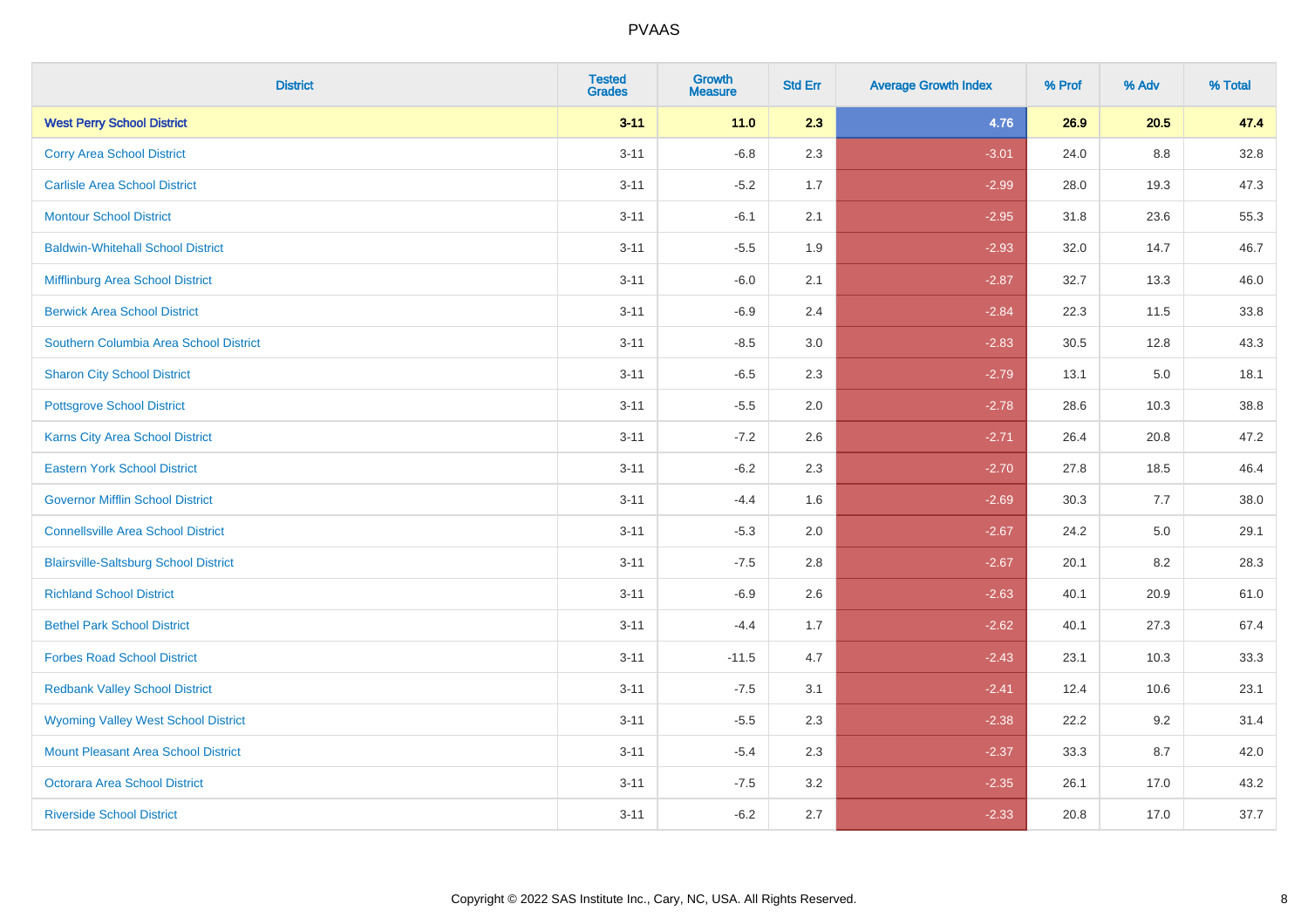| <b>District</b>                                | <b>Tested</b><br><b>Grades</b> | <b>Growth</b><br><b>Measure</b> | <b>Std Err</b> | <b>Average Growth Index</b> | % Prof | % Adv | % Total |
|------------------------------------------------|--------------------------------|---------------------------------|----------------|-----------------------------|--------|-------|---------|
| <b>West Perry School District</b>              | $3 - 11$                       | 11.0                            | 2.3            | 4.76                        | 26.9   | 20.5  | 47.4    |
| Jamestown Area School District                 | $3 - 11$                       | $-9.5$                          | 4.1            | $-2.33$                     | 41.5   | 4.9   | 46.3    |
| <b>Commodore Perry School District</b>         | $3 - 11$                       | $-10.4$                         | 4.5            | $-2.30$                     | 29.4   | 5.9   | 35.3    |
| <b>Susquenita School District</b>              | $3 - 11$                       | $-5.9$                          | 2.6            | $-2.28$                     | 30.6   | 13.9  | 44.4    |
| Owen J Roberts School District                 | $3 - 11$                       | $-3.5$                          | 1.5            | $-2.27$                     | 36.8   | 24.4  | 61.2    |
| <b>Elizabeth Forward School District</b>       | $3 - 11$                       | $-5.5$                          | 2.5            | $-2.25$                     | 32.2   | 12.8  | 45.0    |
| <b>Western Beaver County School District</b>   | $3 - 11$                       | $-9.3$                          | 4.2            | $-2.20$                     | 45.1   | 3.9   | 49.0    |
| North Schuylkill School District               | $3 - 11$                       | $-4.7$                          | 2.2            | $-2.16$                     | 20.2   | 11.7  | 31.9    |
| <b>Elk Lake School District</b>                | $3 - 11$                       | $-6.1$                          | 2.9            | $-2.12$                     | 26.3   | 11.6  | 37.9    |
| <b>East Allegheny School District</b>          | $3 - 11$                       | $-6.4$                          | 3.0            | $-2.11$                     | 21.0   | 7.4   | 28.4    |
| <b>West Greene School District</b>             | $3 - 11$                       | $-8.1$                          | 3.9            | $-2.08$                     | 31.0   | 11.9  | 42.9    |
| <b>Wellsboro Area School District</b>          | $3 - 11$                       | $-6.3$                          | 3.0            | $-2.08$                     | 24.4   | 13.4  | 37.8    |
| <b>Boyertown Area School District</b>          | $3 - 11$                       | $-2.9$                          | 1.4            | $-2.06$                     | 30.8   | 22.6  | 53.4    |
| <b>Freedom Area School District</b>            | $3 - 11$                       | $-6.3$                          | 3.1            | $-2.04$                     | 22.9   | 8.4   | 31.3    |
| <b>Riverside Beaver County School District</b> | $3 - 11$                       | $-5.5$                          | 2.7            | $-2.03$                     | 35.8   | 23.2  | 59.0    |
| <b>Kiski Area School District</b>              | $3 - 11$                       | $-4.0$                          | 2.0            | $-1.99$                     | 23.1   | 18.2  | 41.3    |
| <b>Titusville Area School District</b>         | $3 - 11$                       | $-5.0$                          | 2.5            | $-1.98$                     | 26.5   | 6.8   | 33.3    |
| Lehigh Valley Academy Regional Charter School  | $3 - 11$                       | $-5.9$                          | 3.0            | $-1.98$                     | 20.0   | 7.7   | 27.7    |
| <b>North East School District</b>              | $3 - 11$                       | $-5.3$                          | 2.7            | $-1.97$                     | 31.7   | 24.8  | 56.4    |
| Schuylkill Haven Area School District          | $3 - 11$                       | $-5.3$                          | 2.7            | $-1.96$                     | 22.2   | 11.6  | 33.8    |
| Southern Lehigh School District                | $3 - 11$                       | $-4.1$                          | 2.1            | $-1.94$                     | 39.3   | 28.0  | 67.2    |
| Millersburg Area School District               | $3 - 11$                       | $-6.6$                          | 3.4            | $-1.92$                     | 24.1   | 10.3  | 34.5    |
| Jenkintown School District                     | $3 - 11$                       | $-7.9$                          | 4.1            | $-1.92$                     | 34.1   | 27.3  | 61.4    |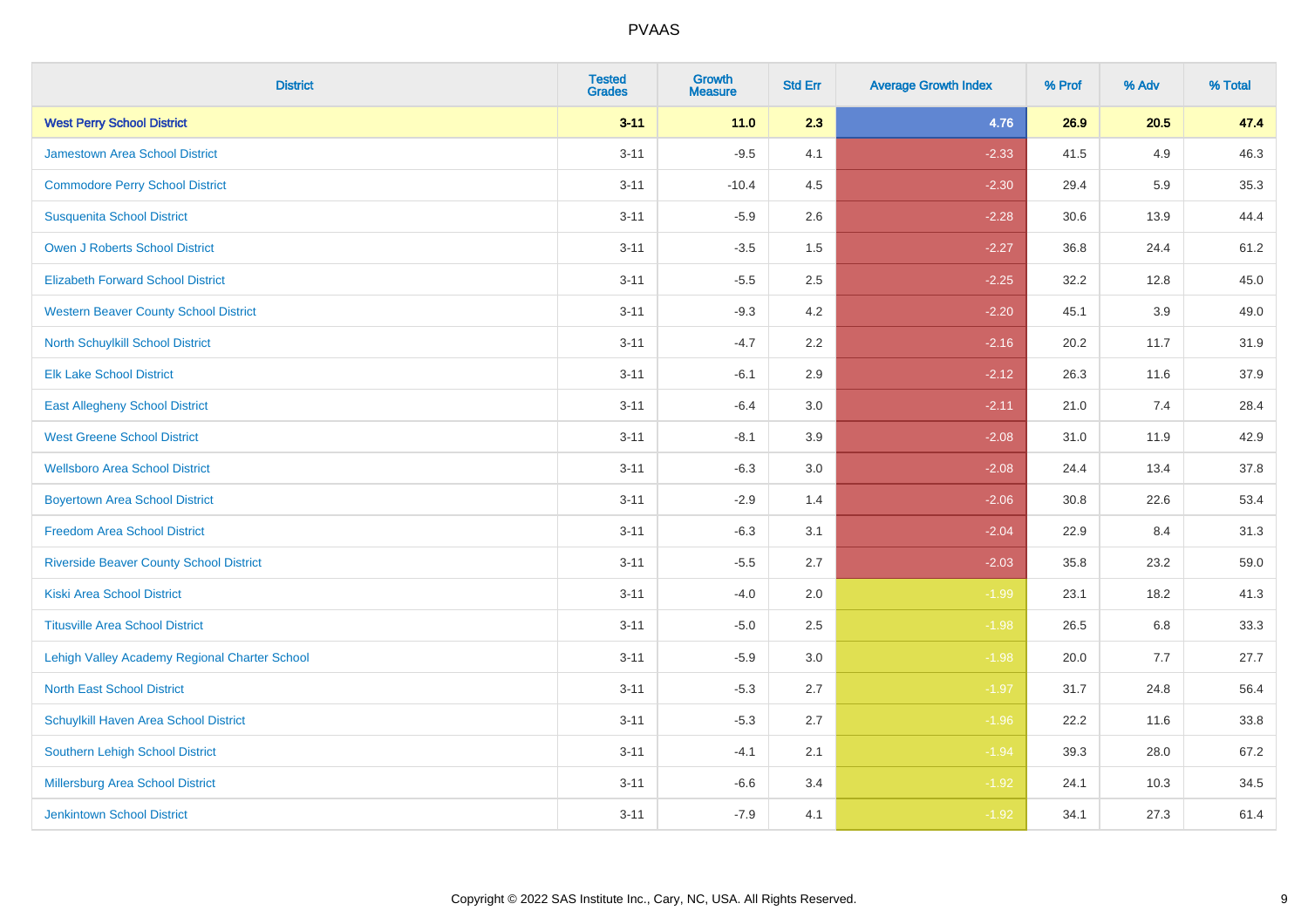| <b>District</b>                            | <b>Tested</b><br><b>Grades</b> | <b>Growth</b><br><b>Measure</b> | <b>Std Err</b> | <b>Average Growth Index</b> | % Prof | % Adv | % Total |
|--------------------------------------------|--------------------------------|---------------------------------|----------------|-----------------------------|--------|-------|---------|
| <b>West Perry School District</b>          | $3 - 11$                       | 11.0                            | 2.3            | 4.76                        | 26.9   | 20.5  | 47.4    |
| <b>Penn Cambria School District</b>        | $3 - 11$                       | $-4.5$                          | 2.4            | $-1.86$                     | 27.3   | 15.8  | 43.2    |
| <b>Montgomery Area School District</b>     | $3 - 11$                       | $-5.8$                          | 3.2            | $-1.83$                     | 25.0   | 11.5  | 36.5    |
| <b>West Chester Area School District</b>   | $3 - 11$                       | $-2.1$                          | 1.2            | $-1.83$                     | 36.4   | 23.2  | 59.6    |
| <b>Pleasant Valley School District</b>     | $3 - 11$                       | $-3.3$                          | 1.8            | $-1.80$                     | 28.5   | 10.4  | 39.0    |
| New Kensington-Arnold School District      | $3 - 11$                       | $-5.8$                          | 3.2            | $-1.80$                     | 10.8   | 1.2   | 12.0    |
| Renaissance Academy Charter School         | $3 - 11$                       | $-5.6$                          | 3.1            | $-1.79$                     | 28.4   | 18.5  | 46.9    |
| <b>Oxford Area School District</b>         | $3 - 11$                       | $-3.1$                          | 1.8            | $-1.77$                     | 27.5   | 14.5  | 42.0    |
| Southern Huntingdon County School District | $3 - 11$                       | $-5.9$                          | 3.4            | $-1.76$                     | 32.8   | 4.9   | 37.7    |
| <b>Union Area School District</b>          | $3 - 11$                       | $-6.5$                          | 3.8            | $-1.70$                     | 30.6   | 12.2  | 42.9    |
| Hatboro-Horsham School District            | $3 - 11$                       | $-2.7$                          | 1.6            | $-1.65$                     | 27.9   | 17.9  | 45.8    |
| <b>Steelton-Highspire School District</b>  | $3 - 11$                       | $-5.3$                          | 3.2            | $-1.65$                     | 13.9   | 0.0   | 13.9    |
| <b>Hollidaysburg Area School District</b>  | $3 - 11$                       | $-2.7$                          | 1.6            | $-1.64$                     | 32.6   | 15.2  | 47.8    |
| <b>Laurel Highlands School District</b>    | $3 - 11$                       | $-3.8$                          | 2.3            | $-1.63$                     | 20.9   | 14.6  | 35.4    |
| Insight PA Cyber Charter School            | $3 - 11$                       | $-9.4$                          | 5.8            | $-1.62$                     | 25.6   | 4.6   | 30.2    |
| <b>Slippery Rock Area School District</b>  | $3 - 11$                       | $-3.8$                          | 2.5            | $-1.56$                     | 30.8   | 21.9  | 52.7    |
| <b>Charleroi School District</b>           | $3 - 11$                       | $-4.3$                          | 2.7            | $-1.55$                     | 22.2   | 15.9  | 38.1    |
| <b>Ridgway Area School District</b>        | $3 - 11$                       | $-6.1$                          | 4.0            | $-1.53$                     | 42.2   | 15.6  | 57.8    |
| <b>Nazareth Area School District</b>       | $3 - 11$                       | $-2.5$                          | 1.7            | $-1.53$                     | 29.2   | 24.6  | 53.8    |
| <b>Crestwood School District</b>           | $3 - 11$                       | $-3.4$                          | 2.2            | $-1.52$                     | 33.1   | 21.7  | 54.9    |
| <b>Towanda Area School District</b>        | $3 - 11$                       | $-4.0$                          | 2.6            | $-1.52$                     | 24.8   | 9.9   | 34.8    |
| <b>Greater Johnstown School District</b>   | $3 - 11$                       | $-3.5$                          | 2.4            | $-1.45$                     | 10.3   | 1.3   | 11.5    |
| Salisbury-Elk Lick School District         | $3 - 11$                       | $-8.4$                          | 5.8            | $-1.45$                     | 33.3   | 5.6   | 38.9    |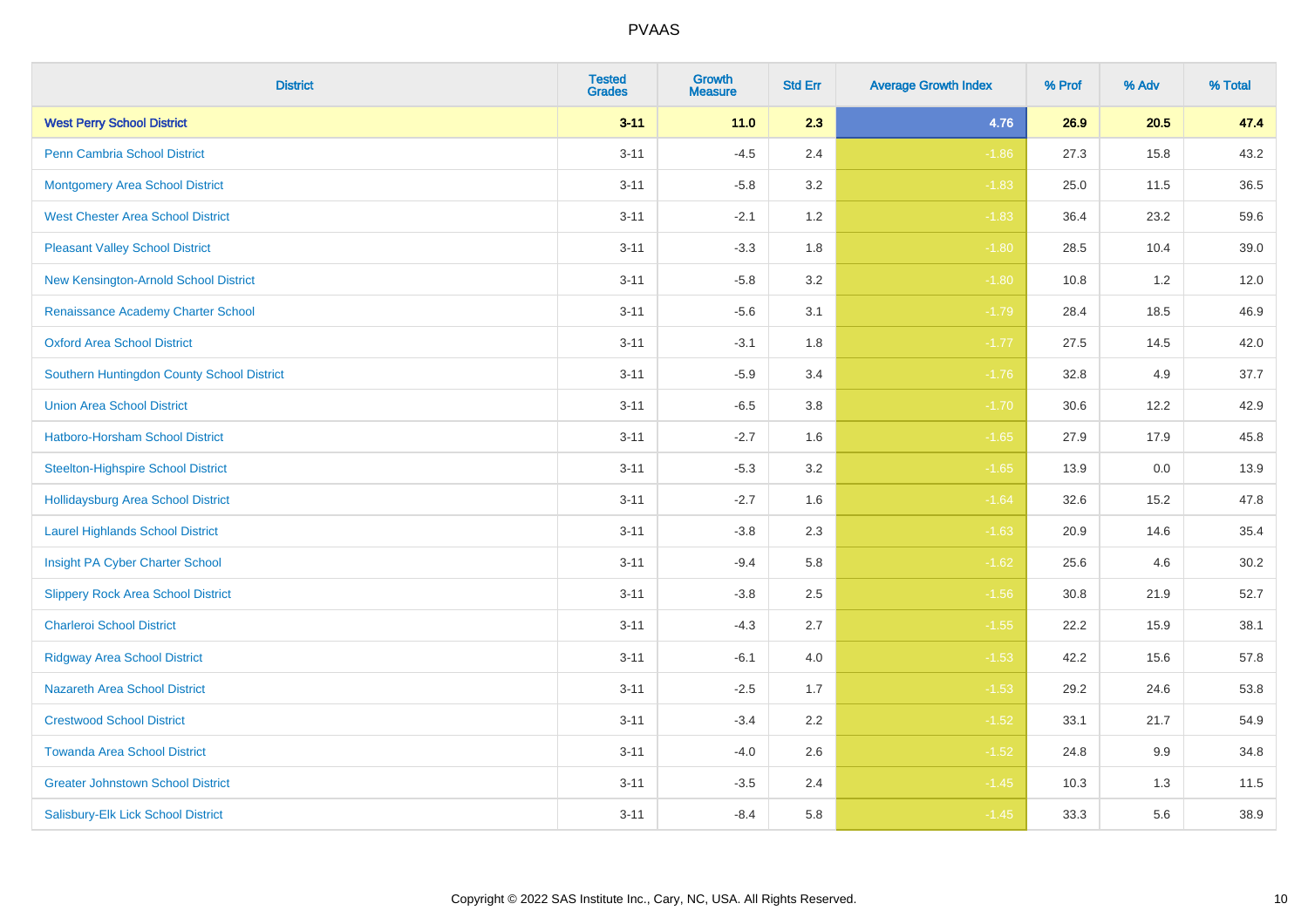| <b>District</b>                              | <b>Tested</b><br><b>Grades</b> | <b>Growth</b><br><b>Measure</b> | <b>Std Err</b> | <b>Average Growth Index</b> | % Prof | % Adv   | % Total |
|----------------------------------------------|--------------------------------|---------------------------------|----------------|-----------------------------|--------|---------|---------|
| <b>West Perry School District</b>            | $3 - 11$                       | 11.0                            | 2.3            | 4.76                        | 26.9   | 20.5    | 47.4    |
| <b>Rochester Area School District</b>        | $3 - 11$                       | $-5.7$                          | 3.9            | $-1.45$                     | 14.9   | 2.1     | 17.0    |
| <b>Middletown Area School District</b>       | $3 - 11$                       | $-3.4$                          | 2.4            | $-1.44$                     | 34.3   | 15.2    | 49.4    |
| <b>Weatherly Area School District</b>        | $3 - 11$                       | $-5.8$                          | 4.0            | $-1.44$                     | 32.1   | $8.9\,$ | 41.1    |
| <b>Franklin Area School District</b>         | $3 - 11$                       | $-3.7$                          | 2.6            | $-1.43$                     | 30.5   | 5.9     | 36.4    |
| <b>Chester-Upland School District</b>        | $3 - 11$                       | $-3.6$                          | 2.6            | $-1.38$                     | 1.6    | 0.0     | 1.6     |
| <b>Dubois Area School District</b>           | $3 - 11$                       | $-2.8$                          | 2.0            | $-1.37$                     | 35.5   | 19.0    | 54.6    |
| <b>Southern Fulton School District</b>       | $3 - 11$                       | $-5.1$                          | 4.0            | $-1.29$                     | 21.7   | 13.0    | 34.8    |
| <b>Shenandoah Valley School District</b>     | $3 - 11$                       | $-4.5$                          | 3.5            | $-1.29$                     | 14.3   | 0.0     | 14.3    |
| <b>Springfield Township School District</b>  | $3 - 11$                       | $-3.9$                          | 3.1            | $-1.27$                     | 37.2   | 30.8    | 68.1    |
| <b>Propel Charter School-Homestead</b>       | $3 - 11$                       | $-5.0$                          | 3.9            | $-1.27$                     | 7.3    | 0.0     | 7.3     |
| <b>Cornell School District</b>               | $3 - 11$                       | $-5.5$                          | 4.6            | $-1.20$                     | 11.3   | 3.2     | 14.5    |
| <b>Susquehanna Community School District</b> | $3 - 11$                       | $-4.5$                          | 3.8            | $-1.19$                     | 31.9   | $8.8\,$ | 40.7    |
| <b>Shaler Area School District</b>           | $3 - 11$                       | $-2.1$                          | 1.8            | $-1.18$                     | 32.0   | 13.0    | 45.0    |
| Northwestern Lehigh School District          | $3 - 11$                       | $-2.4$                          | 2.1            | $-1.14$                     | 41.7   | 17.9    | 59.5    |
| <b>Shamokin Area School District</b>         | $3 - 11$                       | $-2.6$                          | 2.5            | $-1.06$                     | 19.6   | 9.8     | 29.3    |
| <b>Sugar Valley Rural Charter School</b>     | $3 - 11$                       | $-3.6$                          | 3.7            | $-0.98$                     | 10.3   | 0.0     | 10.3    |
| <b>Uniontown Area School District</b>        | $3 - 11$                       | $-2.8$                          | 3.1            | $-0.91$                     | 31.7   | 7.3     | 39.0    |
| <b>Minersville Area School District</b>      | $3 - 11$                       | $-2.9$                          | 3.4            | $-0.86$                     | 27.4   | 9.7     | 37.1    |
| <b>Northgate School District</b>             | $3 - 11$                       | $-3.0$                          | 3.4            | $-0.85$                     | 35.6   | 6.8     | 42.4    |
| Albert Gallatin Area School District         | $3 - 11$                       | $-1.7$                          | 2.3            | $-0.72$                     | 31.9   | 20.7    | 52.7    |
| <b>Norwin School District</b>                | $3 - 11$                       | $-1.1$                          | 1.6            | $-0.70$                     | 37.7   | 27.6    | 65.2    |
| Northern Bedford County School District      | $3 - 11$                       | $-2.3$                          | 3.3            | $-0.69$                     | 26.2   | 16.9    | 43.1    |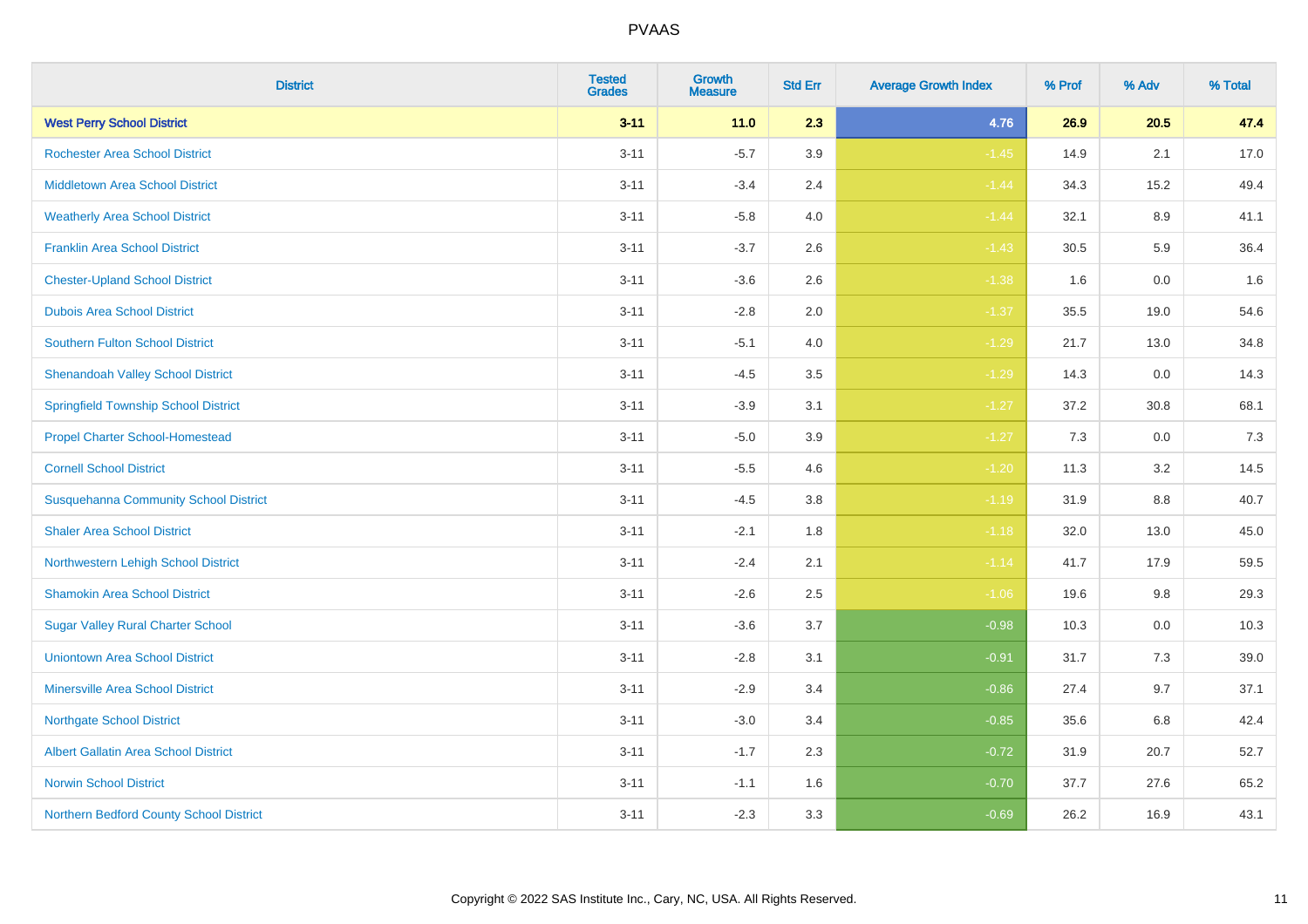| <b>District</b>                             | <b>Tested</b><br><b>Grades</b> | <b>Growth</b><br><b>Measure</b> | <b>Std Err</b> | <b>Average Growth Index</b> | % Prof | % Adv | % Total |
|---------------------------------------------|--------------------------------|---------------------------------|----------------|-----------------------------|--------|-------|---------|
| <b>West Perry School District</b>           | $3 - 11$                       | 11.0                            | 2.3            | 4.76                        | 26.9   | 20.5  | 47.4    |
| <b>New Brighton Area School District</b>    | $3 - 11$                       | $-2.1$                          | 3.2            | $-0.65$                     | 31.5   | 11.1  | 42.6    |
| Propel Charter School - Braddock Hills      | $3 - 11$                       | $-2.1$                          | 3.3            | $-0.63$                     | 4.8    | 3.2   | 8.1     |
| <b>Lebanon School District</b>              | $3 - 11$                       | $-1.2$                          | 1.9            | $-0.63$                     | 15.2   | 6.4   | 21.6    |
| <b>Carlynton School District</b>            | $3 - 11$                       | $-2.0$                          | 3.2            | $-0.62$                     | 27.9   | 5.2   | 33.1    |
| <b>Exeter Township School District</b>      | $3 - 11$                       | $-1.0$                          | 1.7            | $-0.58$                     | 27.2   | 15.6  | 42.8    |
| <b>South Eastern School District</b>        | $3 - 11$                       | $-1.0$                          | 1.8            | $-0.55$                     | 36.4   | 17.1  | 53.5    |
| <b>Highlands School District</b>            | $3 - 11$                       | $-1.3$                          | 2.3            | $-0.55$                     | 32.6   | 10.5  | 43.0    |
| <b>Lakeview School District</b>             | $3 - 11$                       | $-1.9$                          | 3.5            | $-0.53$                     | 41.5   | 12.3  | 53.8    |
| <b>York Academy Regional Charter School</b> | $3 - 11$                       | $-2.3$                          | 4.4            | $-0.52$                     | 23.5   | 2.0   | 25.5    |
| <b>Allegheny Valley School District</b>     | $3 - 11$                       | $-1.9$                          | 3.9            | $-0.48$                     | 31.8   | 11.4  | 43.2    |
| <b>Schuylkill Valley School District</b>    | $3 - 11$                       | $-1.0$                          | 2.2            | $-0.47$                     | 29.8   | 20.2  | 50.0    |
| <b>Chichester School District</b>           | $3 - 11$                       | $-1.8$                          | $4.2\,$        | $-0.44$                     | 40.0   | 14.0  | 54.0    |
| <b>Farrell Area School District</b>         | $3 - 11$                       | $-1.9$                          | 4.2            | $-0.44$                     | 9.3    | 11.6  | 20.9    |
| <b>Burrell School District</b>              | $3 - 11$                       | $-1.5$                          | 3.3            | $-0.44$                     | 27.8   | 17.7  | 45.6    |
| <b>Forest Area School District</b>          | $3 - 11$                       | $-1.8$                          | 4.7            | $-0.37$                     | 18.9   | 15.1  | 34.0    |
| <b>Westmont Hilltop School District</b>     | $3 - 11$                       | $-1.0$                          | 2.8            | $-0.36$                     | 33.3   | 14.7  | 48.0    |
| <b>Pine Grove Area School District</b>      | $3 - 11$                       | $-1.1$                          | 3.0            | $-0.36$                     | 29.5   | 14.3  | 43.8    |
| <b>Everett Area School District</b>         | $3 - 11$                       | $-1.1$                          | 3.1            | $-0.34$                     | 34.2   | 13.2  | 47.4    |
| <b>Palmerton Area School District</b>       | $3 - 11$                       | $-0.9$                          | 2.7            | $-0.34$                     | 34.3   | 14.3  | 48.6    |
| <b>Clairton City School District</b>        | $3 - 11$                       | $-1.6$                          | 5.0            | $-0.32$                     | 3.8    | 0.5   | 4.4     |
| South Allegheny School District             | $3 - 11$                       | $-0.9$                          | 3.1            | $-0.30$                     | 23.8   | 2.5   | 26.2    |
| Northern Lebanon School District            | $3 - 11$                       | $-0.7$                          | 2.3            | $-0.29$                     | 18.8   | 6.8   | 25.6    |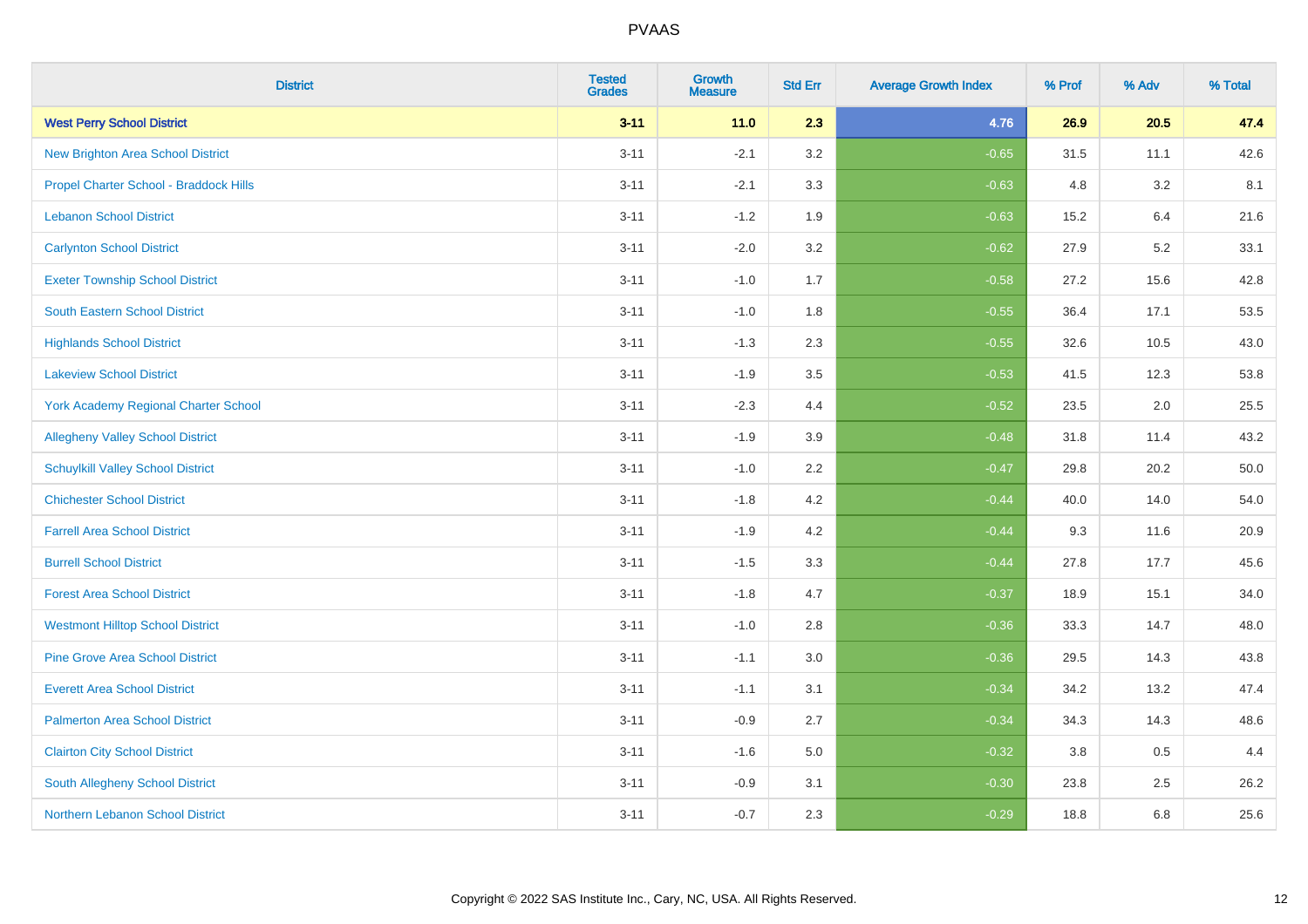| <b>District</b>                                  | <b>Tested</b><br><b>Grades</b> | <b>Growth</b><br><b>Measure</b> | <b>Std Err</b> | <b>Average Growth Index</b> | % Prof | % Adv | % Total |
|--------------------------------------------------|--------------------------------|---------------------------------|----------------|-----------------------------|--------|-------|---------|
| <b>West Perry School District</b>                | $3 - 11$                       | $11.0$                          | 2.3            | 4.76                        | 26.9   | 20.5  | 47.4    |
| <b>Blacklick Valley School District</b>          | $3 - 11$                       | $-0.9$                          | 3.9            | $-0.23$                     | 7.7    | 7.7   | 15.4    |
| <b>Claysburg-Kimmel School District</b>          | $3 - 11$                       | $-1.2$                          | 5.2            | $-0.22$                     | 5.0    | 0.0   | $5.0$   |
| Jeannette City School District                   | $3 - 11$                       | $-0.7$                          | 3.4            | $-0.20$                     | 26.8   | 4.1   | 30.9    |
| South Side Area School District                  | $3 - 11$                       | $-0.6$                          | 3.1            | $-0.19$                     | 24.0   | 28.0  | 52.0    |
| <b>Central Greene School District</b>            | $3 - 11$                       | $-0.4$                          | 2.5            | $-0.15$                     | 27.8   | 14.8  | 42.6    |
| <b>Greencastle-Antrim School District</b>        | $3 - 11$                       | $-0.3$                          | 2.0            | $-0.14$                     | 30.9   | 22.2  | 53.1    |
| <b>Otto-Eldred School District</b>               | $3 - 11$                       | $-0.5$                          | 3.5            | $-0.13$                     | 35.8   | 10.5  | 46.3    |
| <b>Fairfield Area School District</b>            | $3 - 11$                       | $-0.5$                          | 3.6            | $-0.13$                     | 43.9   | 6.1   | 50.0    |
| <b>Wilson Area School District</b>               | $3 - 11$                       | $-0.3$                          | 2.4            | $-0.12$                     | 35.4   | 14.6  | 50.0    |
| <b>Harrisburg City School District</b>           | $3 - 11$                       | $-0.2$                          | 2.0            | $-0.11$                     | 6.0    | 2.0   | 8.0     |
| <b>Brockway Area School District</b>             | $3 - 11$                       | $-0.4$                          | 3.5            | $-0.11$                     | 41.2   | 13.8  | 55.0    |
| <b>Northern Cambria School District</b>          | $3 - 11$                       | $-0.3$                          | 3.4            | $-0.09$                     | 26.5   | 1.2   | 27.7    |
| <b>Warren County School District</b>             | $3 - 11$                       | $-0.1$                          | 1.6            | $-0.06$                     | 26.7   | 9.7   | 36.4    |
| Southern Tioga School District                   | $3 - 11$                       | $-0.1$                          | 2.8            | $-0.03$                     | 26.3   | 10.3  | 36.6    |
| <b>Penn Hills School District</b>                | $3 - 11$                       | 0.0                             | 2.4            | 0.02                        | 18.4   | 7.1   | 25.6    |
| Community Academy Of Philadelphia Charter School | $3 - 11$                       | 0.1                             | 2.6            | 0.06                        | 9.7    | 2.6   | 12.4    |
| <b>Tidioute Community Charter School</b>         | $3 - 11$                       | 0.8                             | 4.4            | 0.19                        | 18.1   | 6.9   | 25.0    |
| <b>Hamburg Area School District</b>              | $3 - 11$                       | 0.6                             | 2.4            | 0.25                        | 28.0   | 15.5  | 43.6    |
| <b>Shippensburg Area School District</b>         | $3 - 11$                       | $0.5\,$                         | 1.8            | 0.26                        | 23.5   | 22.8  | 46.3    |
| <b>Jersey Shore Area School District</b>         | $3 - 11$                       | 0.7                             | 2.5            | 0.27                        | 39.3   | 13.6  | 52.9    |
| <b>New Foundations Charter School</b>            | $3 - 11$                       | 0.6                             | 2.2            | 0.29                        | 22.4   | 4.0   | 26.4    |
| <b>Hopewell Area School District</b>             | $3 - 11$                       | 0.8                             | 2.6            | 0.31                        | 34.5   | 12.4  | 46.9    |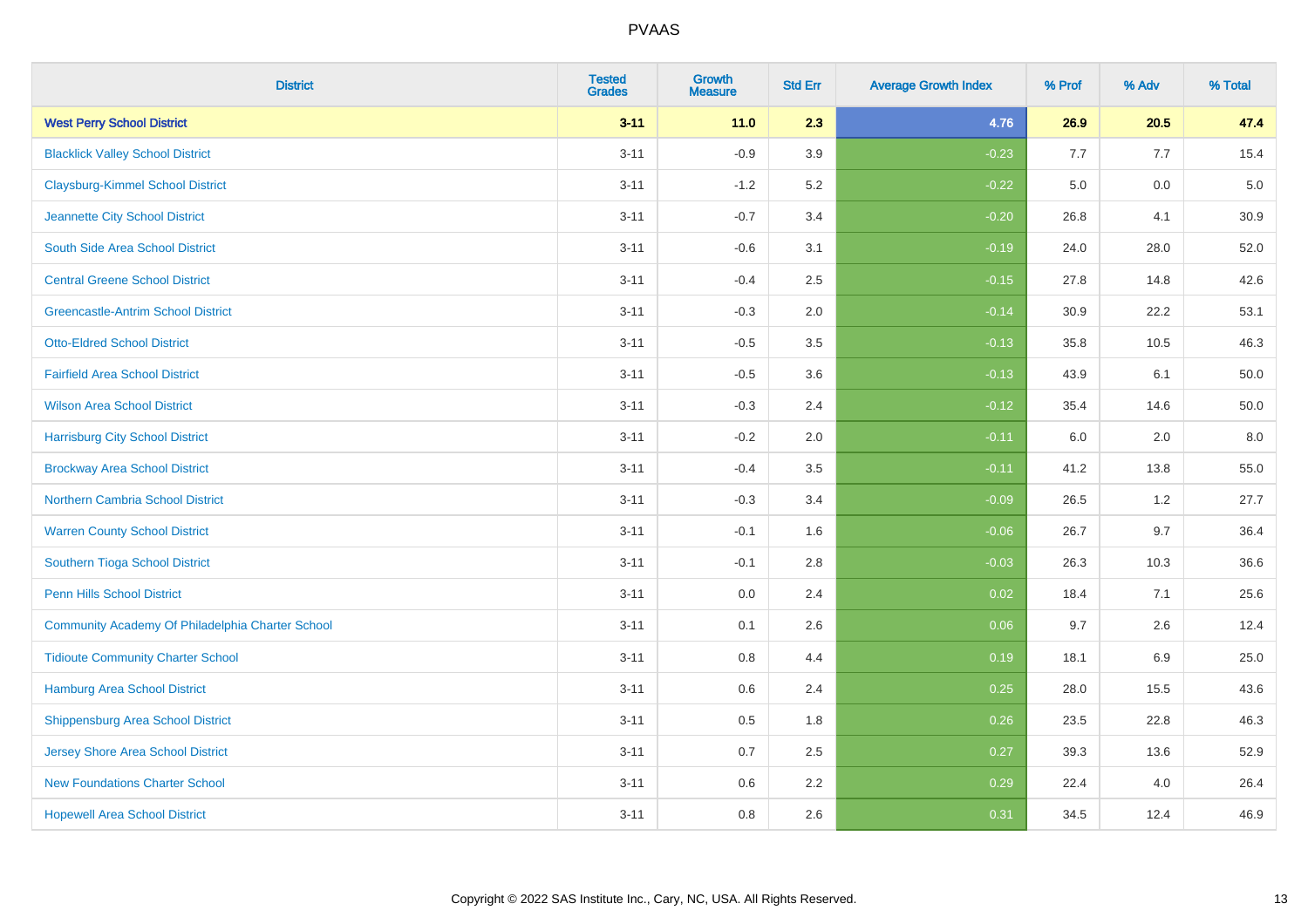| <b>District</b>                                | <b>Tested</b><br><b>Grades</b> | <b>Growth</b><br><b>Measure</b> | <b>Std Err</b> | <b>Average Growth Index</b> | % Prof | % Adv | % Total |
|------------------------------------------------|--------------------------------|---------------------------------|----------------|-----------------------------|--------|-------|---------|
| <b>West Perry School District</b>              | $3 - 11$                       | 11.0                            | 2.3            | 4.76                        | 26.9   | 20.5  | 47.4    |
| <b>North Star School District</b>              | $3 - 11$                       | 1.1                             | 3.3            | 0.34                        | 26.2   | 20.0  | 46.2    |
| <b>Wattsburg Area School District</b>          | $3 - 11$                       | 1.0                             | 2.7            | 0.36                        | 20.4   | 12.4  | 32.7    |
| <b>Upper Adams School District</b>             | $3 - 11$                       | 0.9                             | 2.5            | 0.37                        | 33.0   | 17.0  | 50.0    |
| Pennsylvania Cyber Charter School              | $3 - 11$                       | 0.6                             | 1.5            | 0.37                        | 20.8   | 8.1   | 28.9    |
| <b>Reach Cyber Charter School</b>              | $3 - 11$                       | 1.4                             | 3.6            | 0.40                        | 32.9   | 15.2  | 48.1    |
| <b>Austin Area School District</b>             | $3 - 11$                       | 2.6                             | 6.0            | 0.43                        | 25.0   | 18.8  | 43.8    |
| <b>Brentwood Borough School District</b>       | $3 - 11$                       | 1.3                             | 3.0            | 0.44                        | 20.2   | 16.0  | 36.2    |
| Juniata Valley School District                 | $3 - 11$                       | 1.6                             | 3.2            | 0.51                        | 23.1   | 9.4   | 32.5    |
| Shenango Area School District                  | $3 - 11$                       | 1.7                             | 3.2            | 0.52                        | 41.4   | 13.8  | 55.3    |
| <b>Seneca Valley School District</b>           | $3 - 11$                       | 0.8                             | 1.4            | 0.54                        | 40.6   | 25.2  | 65.8    |
| <b>Oley Valley School District</b>             | $3 - 11$                       | 1.4                             | 2.4            | 0.56                        | 37.4   | 23.9  | 61.4    |
| <b>Upper Moreland Township School District</b> | $3 - 11$                       | 1.1                             | 2.0            | 0.56                        | 24.8   | 26.6  | 51.3    |
| <b>Bensalem Township School District</b>       | $3 - 11$                       | 1.0                             | 1.6            | 0.63                        | 24.3   | 10.7  | 34.9    |
| <b>Springfield School District</b>             | $3 - 11$                       | 1.2                             | 1.7            | 0.69                        | 31.8   | 25.2  | 56.9    |
| <b>Williams Valley School District</b>         | $3 - 11$                       | 2.6                             | 3.7            | 0.69                        | 17.0   | 5.1   | 22.0    |
| <b>Mercer Area School District</b>             | $3 - 11$                       | $2.2\,$                         | 3.1            | 0.70                        | 24.4   | 11.8  | 36.2    |
| <b>Forest Hills School District</b>            | $3 - 11$                       | 1.8                             | 2.5            | 0.71                        | 28.8   | 10.3  | 39.1    |
| <b>Tunkhannock Area School District</b>        | $3 - 11$                       | 1.4                             | 2.0            | 0.71                        | 29.8   | 18.1  | 47.9    |
| <b>School Lane Charter School</b>              | $3 - 11$                       | 2.6                             | 3.6            | 0.72                        | 23.1   | 18.7  | 41.8    |
| <b>Lewisburg Area School District</b>          | $3 - 11$                       | 1.7                             | 2.4            | 0.72                        | 35.9   | 35.9  | 71.8    |
| <b>Penn-Delco School District</b>              | $3 - 11$                       | 1.3                             | 1.8            | 0.75                        | 26.5   | 12.6  | 39.1    |
| <b>Moon Area School District</b>               | $3 - 11$                       | 1.5                             | 1.8            | 0.86                        | 34.5   | 25.5  | 60.0    |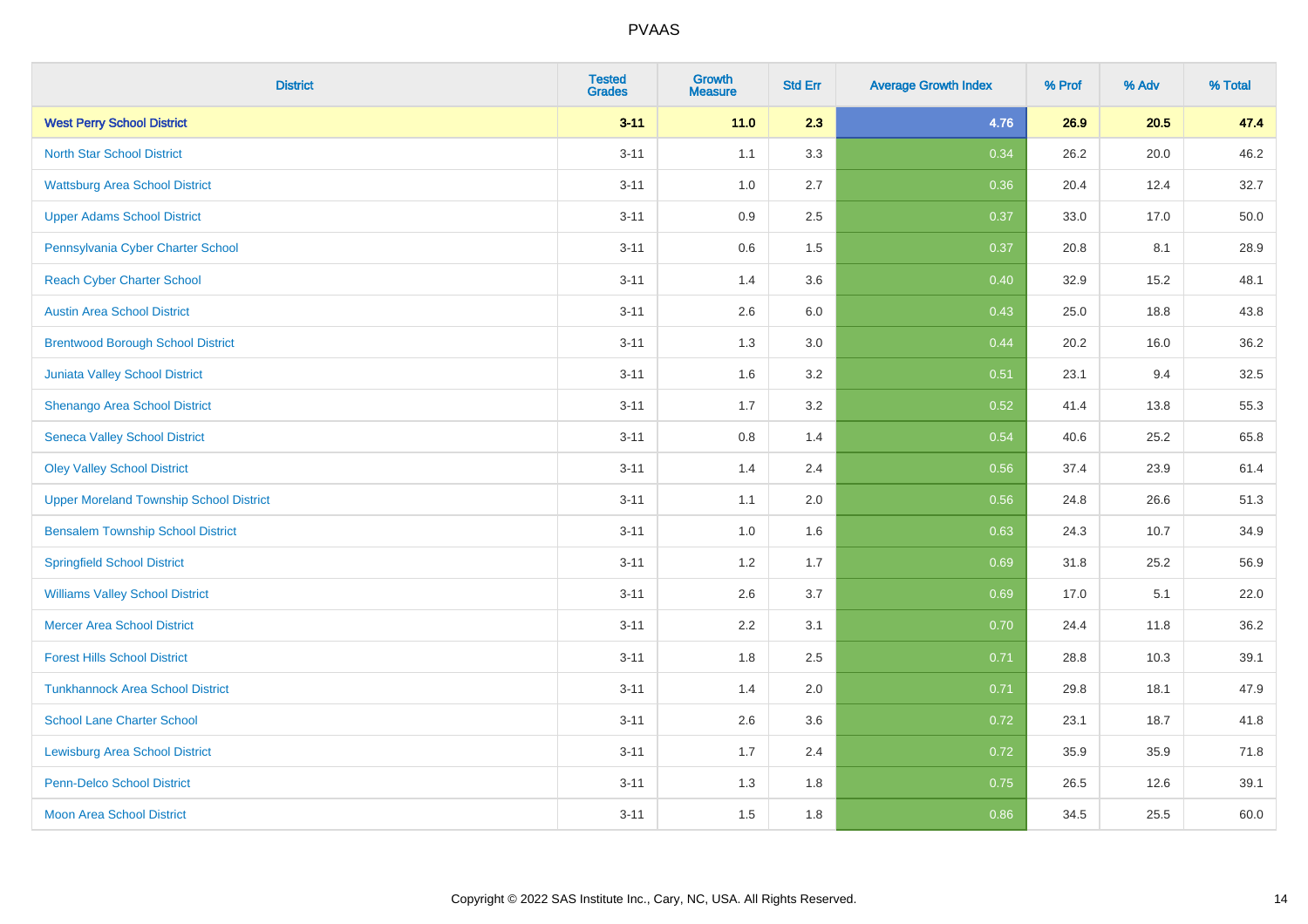| <b>District</b>                           | <b>Tested</b><br><b>Grades</b> | <b>Growth</b><br><b>Measure</b> | <b>Std Err</b> | <b>Average Growth Index</b> | % Prof | % Adv | % Total |
|-------------------------------------------|--------------------------------|---------------------------------|----------------|-----------------------------|--------|-------|---------|
| <b>West Perry School District</b>         | $3 - 11$                       | 11.0                            | 2.3            | 4.76                        | 26.9   | 20.5  | 47.4    |
| <b>Blackhawk School District</b>          | $3 - 11$                       | 2.0                             | 2.3            | 0.87                        | 34.6   | 20.7  | 55.3    |
| Aspira Bilingual Cyber Charter School     | $3 - 11$                       | 5.1                             | 5.8            | 0.87                        | 4.8    | 0.0   | 4.8     |
| Hope For Hyndman Charter School           | $3 - 11$                       | 5.1                             | 5.8            | 0.88                        | 14.3   | 7.1   | 21.4    |
| <b>Clarion Area School District</b>       | $3 - 11$                       | 3.2                             | 3.7            | 0.88                        | 31.7   | 13.3  | 45.0    |
| West Jefferson Hills School District      | $3 - 11$                       | 1.9                             | 1.9            | 0.99                        | 34.8   | 27.3  | 62.1    |
| <b>Galeton Area School District</b>       | $3 - 11$                       | 5.4                             | 5.4            | $1.01$                      | 33.3   | 22.2  | 55.6    |
| <b>Sharpsville Area School District</b>   | $3 - 11$                       | $3.8\,$                         | 3.7            | 1.04                        | 41.1   | 23.2  | 64.3    |
| <b>Bermudian Springs School District</b>  | $3 - 11$                       | 2.5                             | 2.4            | $1.05$                      | 31.8   | 23.5  | 55.3    |
| <b>Haverford Township School District</b> | $3 - 11$                       | 1.4                             | 1.4            | 1.05                        | 36.7   | 26.3  | 63.0    |
| <b>Athens Area School District</b>        | $3 - 11$                       | 2.6                             | 2.3            | 1.11                        | 34.9   | 12.3  | 47.3    |
| <b>Esperanza Cyber Charter School</b>     | $3 - 11$                       | 7.1                             | 6.1            | $1.15$                      | 8.8    | 2.9   | 11.8    |
| <b>Solanco School District</b>            | $3 - 11$                       | 2.2                             | 1.8            | 1.18                        | 27.2   | 15.0  | 42.3    |
| Johnsonburg Area School District          | $3 - 11$                       | 5.0                             | 3.9            | 1.27                        | 35.5   | 11.8  | 47.4    |
| Pennsylvania Virtual Charter School       | $3 - 11$                       | 4.4                             | 3.4            | 1.31                        | 29.8   | 21.2  | 51.0    |
| <b>Ringgold School District</b>           | $3 - 11$                       | 2.9                             | 2.2            | 1.32                        | 23.8   | 13.3  | 37.1    |
| <b>Keystone School District</b>           | $3 - 11$                       | 7.8                             | 5.7            | 1.37                        | 35.0   | 45.0  | 80.0    |
| Philipsburg-Osceola Area School District  | $3 - 11$                       | 4.1                             | 3.0            | 1.37                        | 22.5   | 16.2  | 38.8    |
| <b>Western Wayne School District</b>      | $3 - 11$                       | 3.6                             | 2.6            | 1.39                        | 30.8   | 16.2  | 47.0    |
| <b>Midd-West School District</b>          | $3 - 11$                       | 3.6                             | 2.6            | 1.42                        | 28.6   | 25.0  | 53.6    |
| <b>Conestoga Valley School District</b>   | $3 - 11$                       | 2.4                             | 1.7            | 1.43                        | 35.0   | 23.5  | 58.5    |
| <b>Gateway School District</b>            | $3 - 11$                       | 3.1                             | 2.0            | 1.55                        | 35.7   | 18.5  | 54.2    |
| <b>Fort Leboeuf School District</b>       | $3 - 11$                       | 3.5                             | 2.2            | 1.58                        | 32.0   | 16.8  | 48.8    |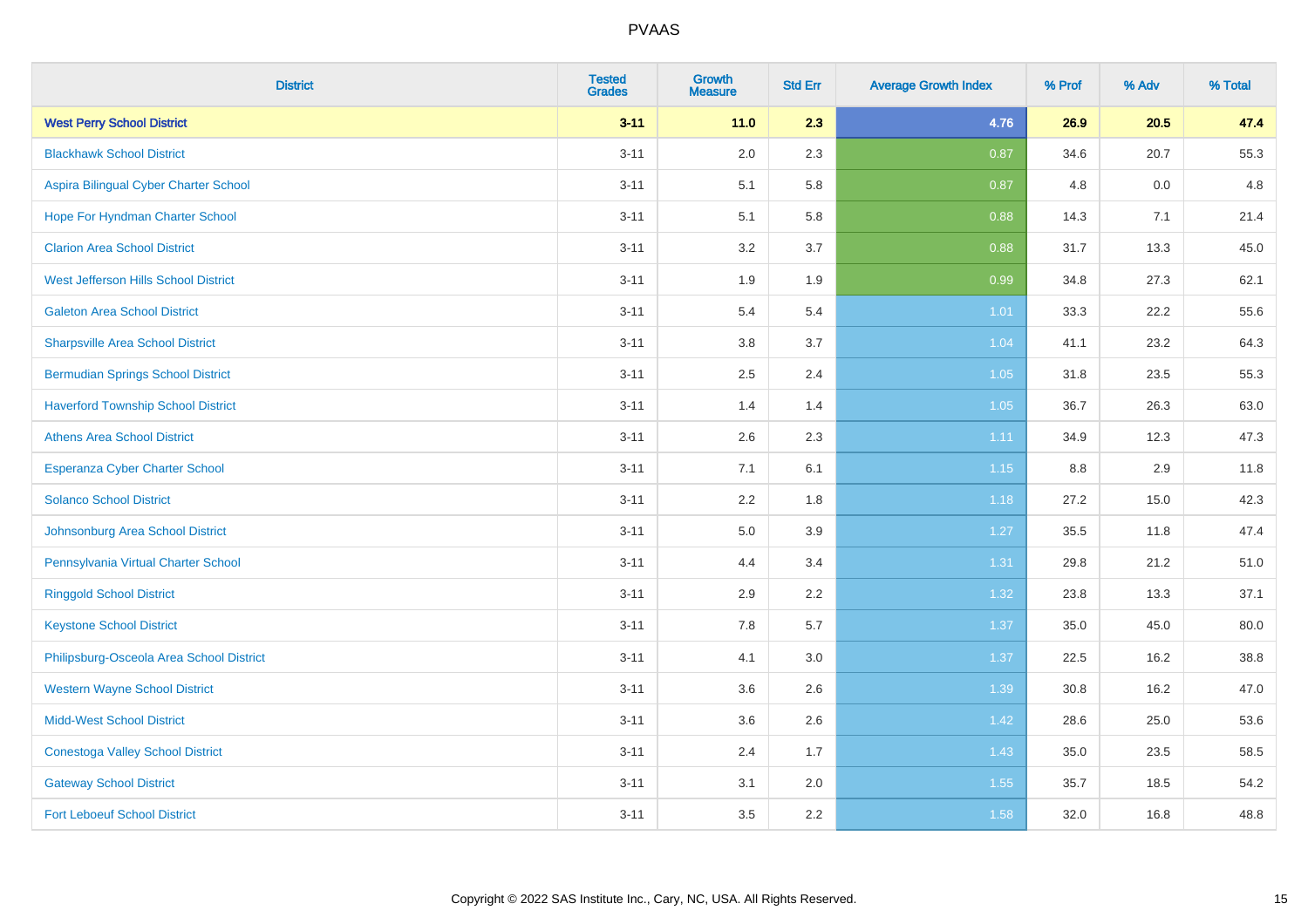| <b>District</b>                                | <b>Tested</b><br><b>Grades</b> | <b>Growth</b><br><b>Measure</b> | <b>Std Err</b> | <b>Average Growth Index</b> | % Prof | % Adv | % Total |
|------------------------------------------------|--------------------------------|---------------------------------|----------------|-----------------------------|--------|-------|---------|
| <b>West Perry School District</b>              | $3 - 11$                       | $11.0$                          | 2.3            | 4.76                        | 26.9   | 20.5  | 47.4    |
| <b>Salisbury Township School District</b>      | $3 - 11$                       | 5.8                             | 3.6            | 1.62                        | 24.4   | 12.6  | 37.0    |
| <b>Halifax Area School District</b>            | $3 - 11$                       | 5.8                             | 3.5            | 1.64                        | 32.1   | 18.9  | 50.9    |
| <b>Penn-Trafford School District</b>           | $3 - 11$                       | 2.9                             | 1.8            | 1.68                        | 46.3   | 26.2  | 72.5    |
| <b>Port Allegany School District</b>           | $3 - 11$                       | 6.5                             | 3.7            | 1.74                        | 26.4   | 11.3  | 37.7    |
| Mt Lebanon School District                     | $3 - 11$                       | 2.4                             | 1.3            | 1.79                        | 39.3   | 37.4  | 76.8    |
| Leechburg Area School District                 | $3 - 11$                       | $7.0\,$                         | 3.9            | 1.79                        | 37.7   | 4.9   | 42.6    |
| <b>Sayre Area School District</b>              | $3 - 11$                       | 5.8                             | 3.2            | 1.81                        | 30.3   | 21.0  | 51.3    |
| <b>Perkiomen Valley School District</b>        | $3 - 11$                       | 2.7                             | 1.5            | 1.83                        | 35.0   | 25.3  | 60.3    |
| <b>United School District</b>                  | $3 - 11$                       | $6.3\,$                         | 3.3            | 1.89                        | 38.8   | 16.3  | 55.0    |
| <b>Eastern Lebanon County School District</b>  | $3 - 11$                       | 4.0                             | 2.1            | 1.89                        | 23.5   | 11.5  | 35.0    |
| <b>Spring Grove Area School District</b>       | $3 - 11$                       | 3.9                             | 2.0            | 1.90                        | 30.0   | 23.0  | 53.0    |
| South Middleton School District                | $3 - 11$                       | 4.4                             | 2.2            | 1.95                        | 31.1   | 16.4  | 47.5    |
| <b>Keystone Central School District</b>        | $3 - 11$                       | 3.6                             | 1.8            | 2.04                        | 27.1   | 14.6  | 41.8    |
| Northampton Area School District               | $3 - 11$                       | 3.2                             | 1.5            | 2.05                        | 29.8   | 17.9  | 47.7    |
| Northeastern York School District              | $3 - 11$                       | 3.8                             | 1.8            | 2.11                        | 32.7   | 21.0  | 53.7    |
| <b>Muncy School District</b>                   | $3 - 11$                       | 6.9                             | 3.3            | 2.12                        | 37.6   | 18.8  | 56.4    |
| <b>Brookville Area School District</b>         | $3 - 11$                       | $6.8\,$                         | 3.1            | 2.19                        | 46.1   | 14.6  | 60.7    |
| <b>Mastery Charter School - Hardy Williams</b> | $3 - 11$                       | 6.6                             | 3.0            | 2.21                        | 24.7   | 1.2   | 25.9    |
| <b>Blue Ridge School District</b>              | $3 - 11$                       | 8.3                             | 3.7            | 2.24                        | 29.6   | 9.3   | 38.9    |
| East Pennsboro Area School District            | $3 - 11$                       | 4.8                             | 2.1            | 2.26                        | 36.8   | 16.9  | 53.7    |
| <b>Brandywine Heights Area School District</b> | $3 - 11$                       | 5.8                             | 2.6            | 2.27                        | 27.7   | 28.6  | 56.2    |
| Huntingdon Area School District                | $3 - 11$                       | 5.8                             | 2.6            | 2.28                        | 27.8   | 17.4  | 45.2    |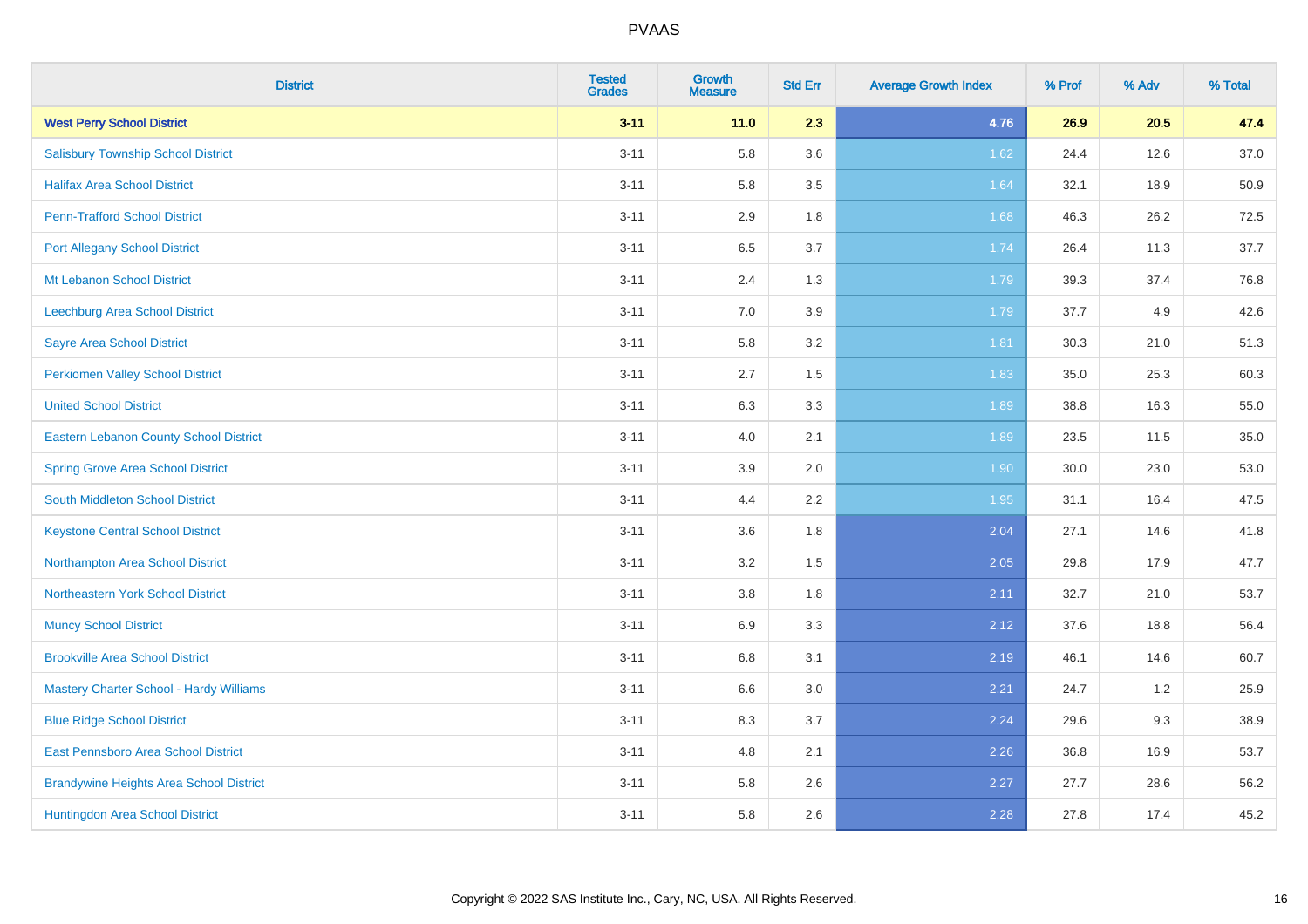| <b>District</b>                           | <b>Tested</b><br><b>Grades</b> | <b>Growth</b><br><b>Measure</b> | <b>Std Err</b> | <b>Average Growth Index</b> | % Prof | % Adv | % Total |
|-------------------------------------------|--------------------------------|---------------------------------|----------------|-----------------------------|--------|-------|---------|
| <b>West Perry School District</b>         | $3 - 11$                       | 11.0                            | 2.3            | 4.76                        | 26.9   | 20.5  | 47.4    |
| <b>Red Lion Area School District</b>      | $3 - 11$                       | 4.5                             | 1.9            | 2.31                        | 32.3   | 21.5  | 53.8    |
| <b>Bentworth School District</b>          | $3 - 11$                       | 7.0                             | 3.0            | 2.36                        | 26.6   | 17.0  | 43.6    |
| <b>Homer-Center School District</b>       | $3 - 11$                       | $8.8\,$                         | 3.5            | 2.53                        | 38.0   | 17.7  | 55.8    |
| <b>Palisades School District</b>          | $3 - 11$                       | 7.7                             | 2.9            | 2.66                        | 27.8   | 20.3  | 48.1    |
| <b>Bedford Area School District</b>       | $3 - 11$                       | 6.4                             | 2.4            | 2.68                        | 31.0   | 20.6  | 51.6    |
| Saint Marys Area School District          | $3 - 11$                       | $6.0\,$                         | 2.2            | 2.69                        | 35.4   | 18.3  | 53.7    |
| <b>Crawford Central School District</b>   | $3 - 11$                       | 5.7                             | 2.1            | 2.71                        | 26.4   | 15.8  | 42.1    |
| <b>Great Valley School District</b>       | $3 - 11$                       | 5.4                             | 2.0            | 2.77                        | 33.8   | 33.5  | 67.3    |
| <b>Canton Area School District</b>        | $3 - 11$                       | 8.4                             | 2.9            | 2.92                        | 13.8   | 23.0  | 36.8    |
| <b>Bald Eagle Area School District</b>    | $3 - 11$                       | 7.6                             | 2.5            | 3.00                        | 31.6   | 15.6  | 47.3    |
| <b>Line Mountain School District</b>      | $3 - 11$                       | 11.7                            | 3.9            | 3.01                        | 40.4   | 42.3  | 82.7    |
| <b>Lower Dauphin School District</b>      | $3 - 11$                       | 5.3                             | 1.8            | 3.03                        | 30.6   | 26.8  | 57.5    |
| <b>Upper Perkiomen School District</b>    | $3 - 11$                       | 5.7                             | 1.9            | 3.04                        | 25.4   | 19.9  | 45.4    |
| <b>Greenwood School District</b>          | $3 - 11$                       | 11.3                            | 3.6            | 3.14                        | 31.2   | 32.8  | 63.9    |
| <b>Avon Grove Charter School</b>          | $3 - 11$                       | 9.8                             | 3.1            | 3.18                        | 32.4   | 26.0  | 58.4    |
| <b>Penncrest School District</b>          | $3 - 11$                       | 6.0                             | 1.9            | 3.24                        | 31.1   | 16.9  | 48.0    |
| <b>Upper Dauphin Area School District</b> | $3 - 11$                       | 16.5                            | 5.1            | 3.26                        | 37.5   | 26.8  | 64.3    |
| <b>Steel Valley School District</b>       | $3 - 11$                       | 11.1                            | 3.3            | 3.33                        | 34.8   | 10.1  | 44.9    |
| South Fayette Township School District    | $3 - 11$                       | 6.0                             | 1.8            | 3.33                        | 32.2   | 38.3  | 70.5    |
| <b>Bellefonte Area School District</b>    | $3 - 11$                       | 6.7                             | 2.0            | 3.34                        | 28.8   | 21.5  | 50.2    |
| <b>Conrad Weiser Area School District</b> | $3 - 11$                       | 7.1                             | 2.1            | 3.34                        | 28.2   | 14.4  | 42.6    |
| <b>Wilmington Area School District</b>    | $3 - 11$                       | 11.1                            | 3.3            | 3.37                        | 29.8   | 26.2  | 56.0    |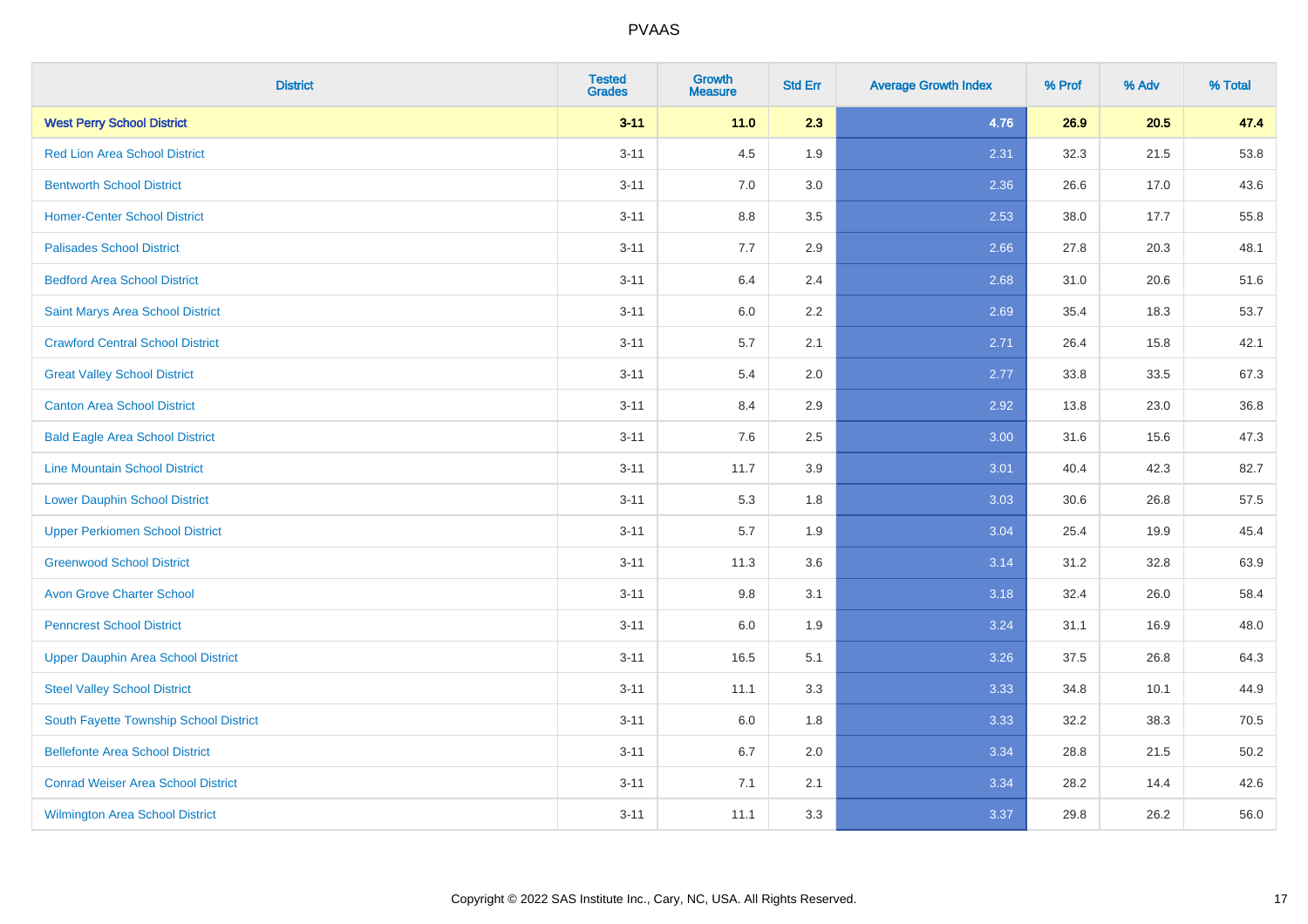| <b>District</b>                                | <b>Tested</b><br><b>Grades</b> | <b>Growth</b><br><b>Measure</b> | <b>Std Err</b> | <b>Average Growth Index</b> | % Prof | % Adv | % Total |
|------------------------------------------------|--------------------------------|---------------------------------|----------------|-----------------------------|--------|-------|---------|
| <b>West Perry School District</b>              | $3 - 11$                       | 11.0                            | 2.3            | 4.76                        | 26.9   | 20.5  | 47.4    |
| <b>Fairview School District</b>                | $3 - 11$                       | 8.3                             | 2.4            | 3.43                        | 41.9   | 34.9  | 76.7    |
| <b>North Pocono School District</b>            | $3 - 11$                       | 13.1                            | 3.7            | 3.54                        | 31.4   | 33.3  | 64.7    |
| <b>York Suburban School District</b>           | $3 - 11$                       | 7.4                             | 2.1            | 3.55                        | 24.9   | 31.2  | 56.1    |
| Oil City Area School District                  | $3 - 11$                       | 8.6                             | 2.4            | 3.56                        | 29.1   | 13.1  | 42.2    |
| <b>Reading School District</b>                 | $3 - 11$                       | 4.3                             | 1.2            | 3.71                        | 16.8   | 6.0   | 22.8    |
| <b>Spring Cove School District</b>             | $3 - 11$                       | 9.1                             | 2.4            | 3.77                        | 31.8   | 25.4  | 57.1    |
| <b>Hampton Township School District</b>        | $3 - 11$                       | 7.4                             | 2.0            | 3.79                        | 37.9   | 39.2  | 77.0    |
| <b>Hazleton Area School District</b>           | $3 - 11$                       | 6.0                             | 1.6            | 3.85                        | 20.5   | 9.0   | 29.5    |
| <b>Warrior Run School District</b>             | $3 - 11$                       | 10.5                            | 2.7            | 3.86                        | 34.1   | 16.8  | 50.9    |
| <b>Dallas School District</b>                  | $3 - 11$                       | 8.1                             | 2.1            | 3.87                        | 32.4   | 22.4  | 54.8    |
| <b>Phoenixville Area School District</b>       | $3 - 11$                       | 7.3                             | 1.8            | 3.96                        | 32.3   | 27.6  | 59.8    |
| Abington Heights School District               | $3 - 11$                       | $6.7\,$                         | 1.7            | 4.00                        | 33.8   | 31.7  | 65.5    |
| Downingtown Area School District               | $3 - 11$                       | 4.4                             | 1.1            | 4.06                        | 30.1   | 32.0  | 62.2    |
| <b>Ephrata Area School District</b>            | $3 - 11$                       | 6.8                             | 1.7            | 4.08                        | 31.6   | 17.1  | 48.8    |
| <b>Valley View School District</b>             | $3 - 11$                       | 9.3                             | 2.2            | 4.18                        | 26.6   | 23.1  | 49.7    |
| <b>Laurel School District</b>                  | $3 - 11$                       | 13.0                            | 3.1            | 4.19                        | 30.3   | 15.7  | 46.1    |
| Pennsylvania Leadership Charter School         | $3 - 11$                       | 8.0                             | 1.9            | 4.22                        | 33.1   | 27.8  | 60.9    |
| <b>Wallenpaupack Area School District</b>      | $3 - 11$                       | $8.8\,$                         | 2.1            | 4.28                        | 28.5   | 18.9  | 47.4    |
| <b>Coudersport Area School District</b>        | $3 - 11$                       | 14.8                            | 3.4            | 4.33                        | 34.7   | 28.0  | 62.7    |
| <b>Lower Moreland Township School District</b> | $3 - 11$                       | 8.7                             | 2.0            | 4.35                        | 38.2   | 33.2  | 71.4    |
| <b>Pennsbury School District</b>               | $3 - 11$                       | 5.6                             | 1.3            | 4.38                        | 37.7   | 27.7  | 65.4    |
| Northern York County School District           | $3 - 11$                       | 8.4                             | 1.8            | 4.63                        | 24.3   | 23.1  | 47.4    |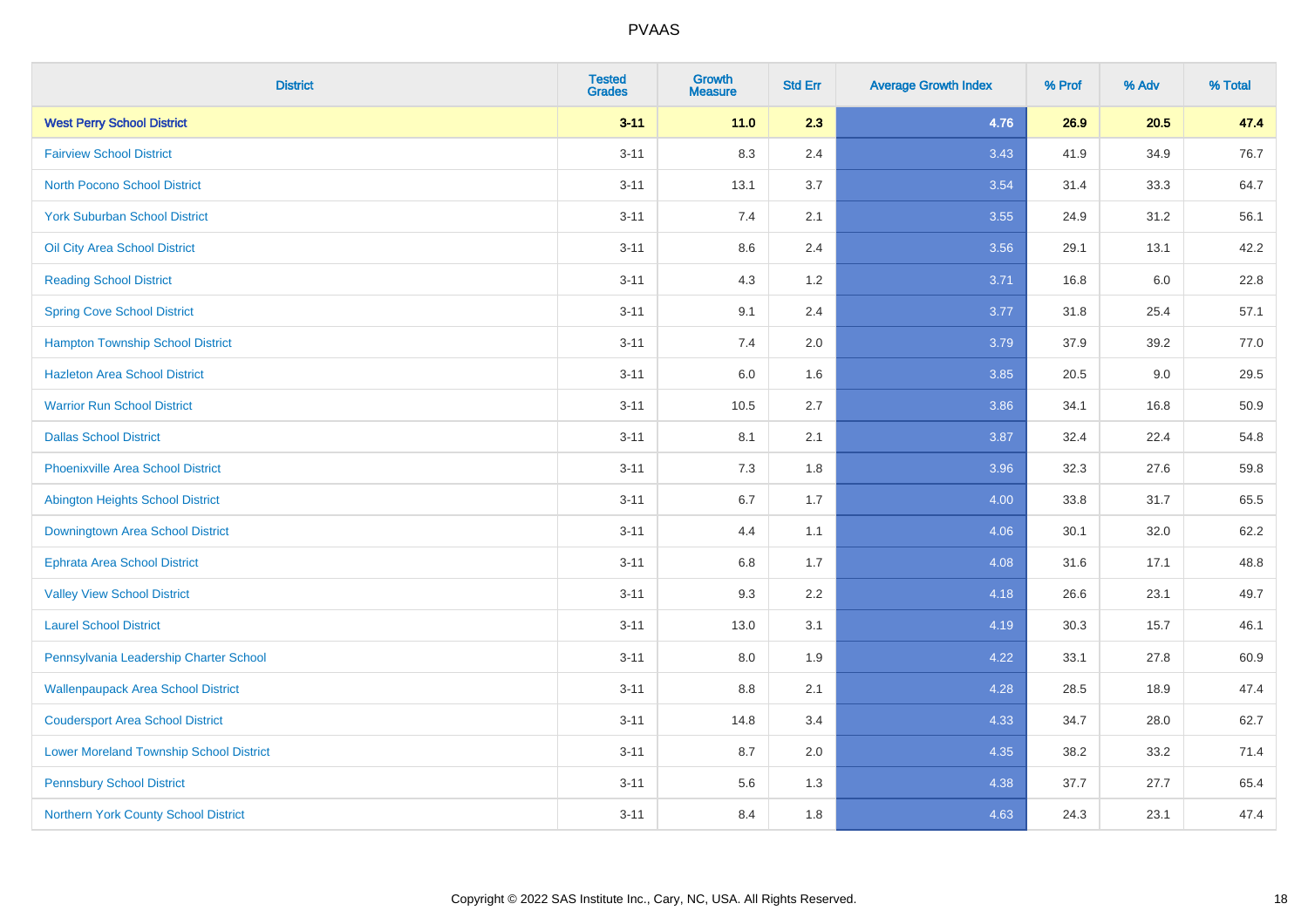| <b>District</b>                              | <b>Tested</b><br><b>Grades</b> | <b>Growth</b><br><b>Measure</b> | <b>Std Err</b> | <b>Average Growth Index</b> | % Prof | % Adv | % Total |
|----------------------------------------------|--------------------------------|---------------------------------|----------------|-----------------------------|--------|-------|---------|
| <b>West Perry School District</b>            | $3 - 11$                       | 11.0                            | 2.3            | 4.76                        | 26.9   | 20.5  | 47.4    |
| <b>Stroudsburg Area School District</b>      | $3 - 11$                       | 7.5                             | 1.6            | 4.70                        | 30.4   | 18.3  | 48.7    |
| <b>West Perry School District</b>            | $3 - 11$                       | 11.0                            | 2.3            | 4.76                        | 26.9   | 20.5  | 47.4    |
| <b>Lakeland School District</b>              | $3 - 11$                       | 13.3                            | 2.8            | 4.80                        | 22.2   | 21.2  | 43.4    |
| <b>Penn Manor School District</b>            | $3 - 11$                       | 7.1                             | 1.5            | 4.82                        | 26.7   | 20.5  | 47.2    |
| <b>Iroquois School District</b>              | $3 - 11$                       | 13.6                            | 2.8            | 4.83                        | 33.3   | 16.0  | 49.4    |
| <b>Lehighton Area School District</b>        | $3 - 11$                       | 11.4                            | 2.4            | 4.84                        | 30.5   | 24.9  | 55.3    |
| <b>Belle Vernon Area School District</b>     | $3 - 11$                       | 11.1                            | 2.3            | 4.88                        | 31.6   | 25.4  | 57.1    |
| <b>Quaker Valley School District</b>         | $3 - 11$                       | 12.2                            | 2.5            | 4.90                        | 39.5   | 26.4  | 65.9    |
| <b>Berlin Brothersvalley School District</b> | $3 - 11$                       | 19.6                            | 4.0            | 4.93                        | 28.3   | 41.3  | 69.6    |
| <b>West Branch Area School District</b>      | $3 - 11$                       | 17.0                            | 3.3            | 5.20                        | 47.1   | 19.1  | 66.2    |
| <b>Cornwall-Lebanon School District</b>      | $3 - 11$                       | 8.2                             | 1.6            | 5.24                        | 28.0   | 20.5  | 48.6    |
| Lake-Lehman School District                  | $3 - 11$                       | 14.9                            | 2.8            | 5.34                        | 25.8   | 22.5  | 48.3    |
| <b>Pine-Richland School District</b>         | $3 - 11$                       | 9.3                             | 1.7            | 5.56                        | 42.3   | 35.8  | 78.1    |
| <b>Pequea Valley School District</b>         | $3 - 11$                       | 18.0                            | 3.1            | 5.74                        | 29.2   | 37.5  | 66.7    |
| <b>Harbor Creek School District</b>          | $3 - 11$                       | 13.4                            | 2.3            | 5.80                        | 34.5   | 40.7  | 75.2    |
| <b>Punxsutawney Area School District</b>     | $3 - 11$                       | 15.8                            | 2.7            | 5.83                        | 18.6   | 29.0  | 47.6    |
| Indiana Area School District                 | $3 - 11$                       | 12.0                            | 2.0            | 5.98                        | 30.0   | 30.4  | 60.3    |
| <b>Agora Cyber Charter School</b>            | $3 - 11$                       | 14.6                            | 2.4            | 6.03                        | 24.7   | 19.5  | 44.2    |
| <b>Franklin Regional School District</b>     | $3 - 11$                       | 11.3                            | 1.8            | 6.13                        | 30.0   | 35.0  | 65.0    |
| <b>Tuscarora School District</b>             | $3 - 11$                       | 13.4                            | 2.2            | 6.20                        | 37.1   | 26.3  | 63.4    |
| <b>Armstrong School District</b>             | $3 - 11$                       | 9.8                             | 1.6            | 6.22                        | 32.8   | 24.6  | 57.4    |
| <b>Cocalico School District</b>              | $3 - 11$                       | 12.3                            | 1.9            | 6.48                        | 28.2   | 32.3  | 60.5    |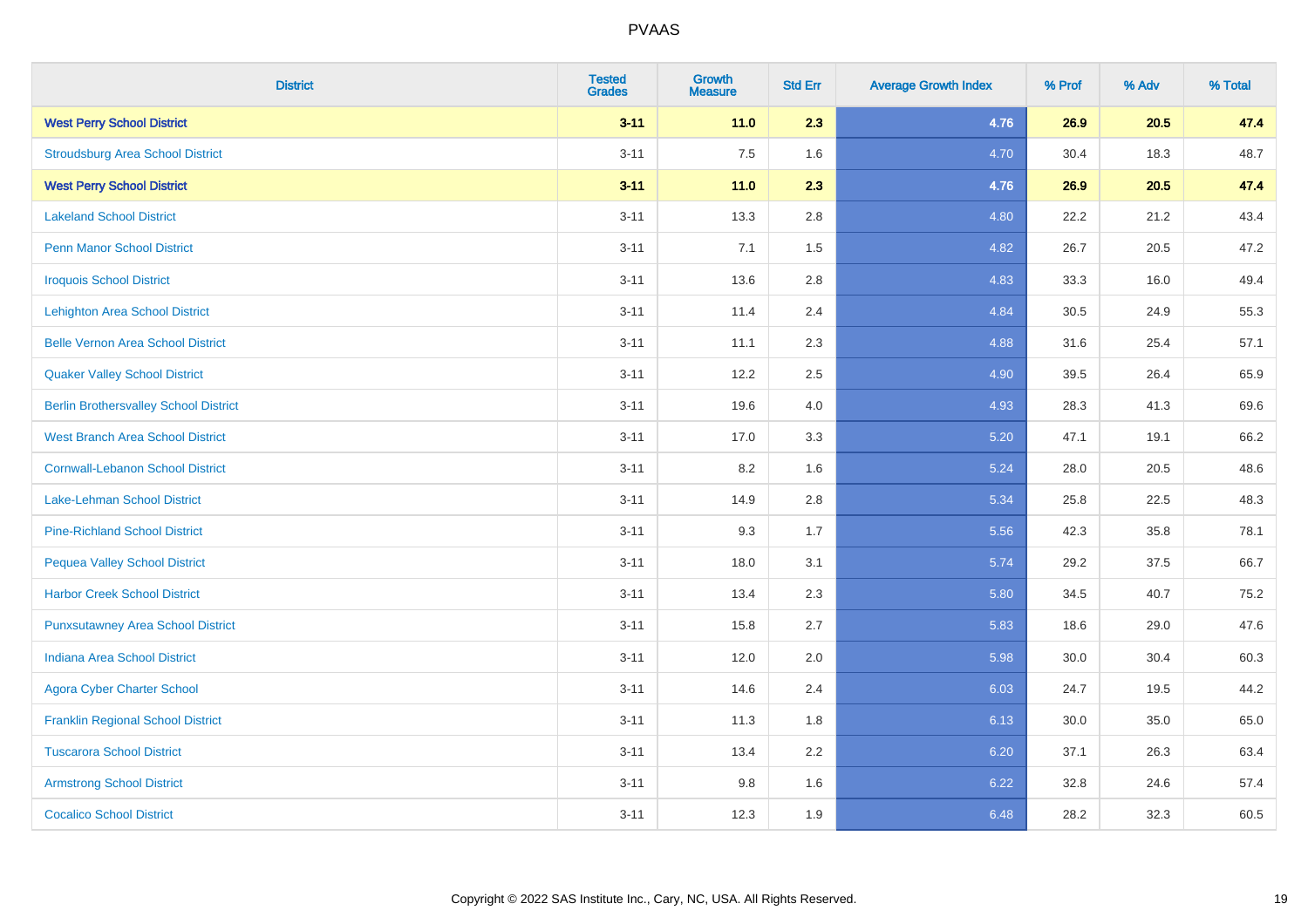| <b>District</b>                               | <b>Tested</b><br><b>Grades</b> | <b>Growth</b><br><b>Measure</b> | <b>Std Err</b> | <b>Average Growth Index</b> | % Prof | % Adv | % Total |
|-----------------------------------------------|--------------------------------|---------------------------------|----------------|-----------------------------|--------|-------|---------|
| <b>West Perry School District</b>             | $3 - 11$                       | 11.0                            | 2.3            | 4.76                        | 26.9   | 20.5  | 47.4    |
| <b>Manheim Central School District</b>        | $3 - 11$                       | 12.8                            | 2.0            | 6.52                        | 27.8   | 35.4  | 63.2    |
| <b>Neshaminy School District</b>              | $3 - 11$                       | 8.6                             | 1.3            | 6.56                        | 31.3   | 23.9  | 55.2    |
| <b>Millcreek Township School District</b>     | $3 - 11$                       | 9.1                             | 1.4            | 6.61                        | 34.5   | 30.1  | 64.6    |
| <b>Methacton School District</b>              | $3 - 11$                       | 11.0                            | 1.6            | 6.94                        | 36.0   | 33.6  | 69.6    |
| <b>Whitehall-Coplay School District</b>       | $3 - 11$                       | 11.8                            | 1.7            | 7.06                        | 32.3   | 21.7  | 54.0    |
| <b>Upper Merion Area School District</b>      | $3 - 11$                       | 14.0                            | 2.0            | 7.15                        | 34.4   | 32.6  | 67.0    |
| <b>Danville Area School District</b>          | $3 - 11$                       | 18.4                            | 2.6            | 7.19                        | 32.0   | 46.1  | 78.1    |
| <b>Mountain View School District</b>          | $3 - 11$                       | 24.2                            | 3.4            | 7.20                        | 45.8   | 37.3  | 83.0    |
| <b>East Penn School District</b>              | $3 - 11$                       | 8.9                             | 1.2            | 7.61                        | 32.8   | 26.4  | 59.2    |
| <b>Mifflin County School District</b>         | $3 - 11$                       | 12.3                            | 1.6            | 7.69                        | 35.1   | 15.1  | 50.3    |
| <b>Upper Saint Clair School District</b>      | $3 - 11$                       | 13.8                            | 1.8            | 7.86                        | 32.2   | 44.5  | 76.7    |
| <b>Peters Township School District</b>        | $3 - 11$                       | 14.1                            | 1.7            | 8.16                        | 35.2   | 41.6  | 76.8    |
| <b>Saucon Valley School District</b>          | $3 - 11$                       | 18.9                            | 2.2            | 8.48                        | 26.0   | 39.6  | 65.6    |
| Southern York County School District          | $3 - 11$                       | 15.5                            | 1.8            | 8.48                        | 37.6   | 29.2  | 66.8    |
| <b>Marple Newtown School District</b>         | $3 - 11$                       | 20.6                            | 2.3            | 8.95                        | 31.1   | 42.7  | 73.8    |
| Palmyra Area School District                  | $3 - 11$                       | 16.2                            | 1.8            | 9.02                        | 38.8   | 34.0  | 72.8    |
| <b>Unionville-Chadds Ford School District</b> | $3 - 11$                       | 15.8                            | 1.7            | 9.12                        | 31.2   | 48.0  | 79.2    |
| <b>Wayne Highlands School District</b>        | $3 - 11$                       | 22.5                            | 2.5            | 9.16                        | 33.8   | 40.4  | 74.2    |
| Fox Chapel Area School District               | $3 - 11$                       | 17.6                            | 1.9            | 9.47                        | 22.9   | 52.0  | 74.9    |
| <b>Delaware Valley School District</b>        | $3 - 11$                       | 15.7                            | 1.6            | 9.62                        | 36.7   | 32.1  | 68.8    |
| New Hope-Solebury School District             | $3 - 11$                       | 28.8                            | 2.9            | 9.77                        | 31.6   | 50.0  | 81.6    |
| <b>Hempfield School District</b>              | $3 - 11$                       | 13.4                            | 1.3            | 10.53                       | 29.9   | 36.8  | 66.7    |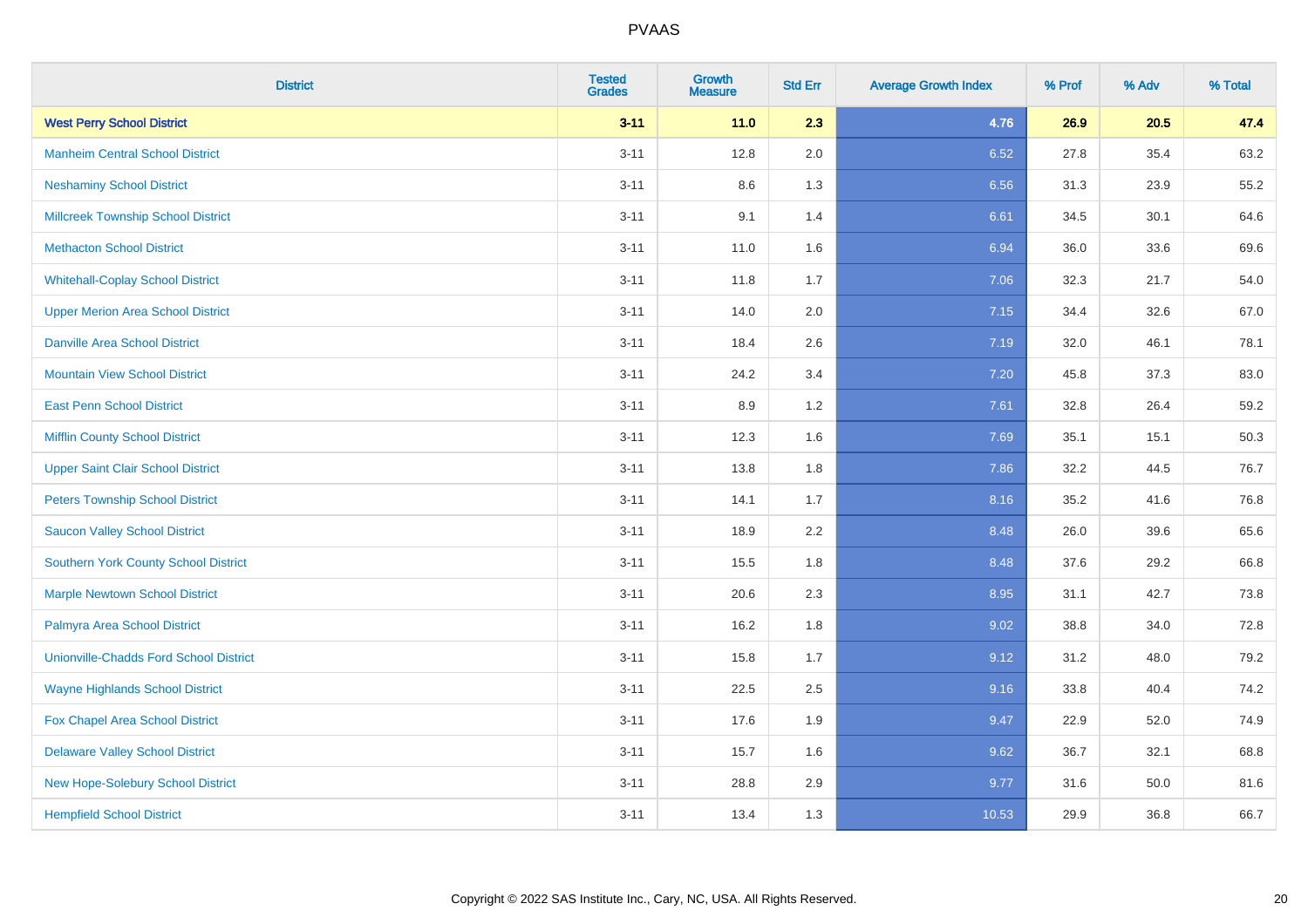| <b>District</b>                           | <b>Tested</b><br><b>Grades</b> | <b>Growth</b><br><b>Measure</b> | <b>Std Err</b> | <b>Average Growth Index</b> | % Prof | % Adv   | % Total |
|-------------------------------------------|--------------------------------|---------------------------------|----------------|-----------------------------|--------|---------|---------|
| <b>West Perry School District</b>         | $3 - 11$                       | $11.0$                          | 2.3            | 4.76                        | 26.9   | 20.5    | 47.4    |
| <b>Warwick School District</b>            | $3 - 11$                       | 21.7                            | 1.8            | 11.76                       | 27.7   | 36.3    | 64.0    |
| <b>Littlestown Area School District</b>   | $3 - 11$                       | 28.7                            | 2.4            | 11.83                       | 38.4   | 29.3    | 67.7    |
| <b>Council Rock School District</b>       | $3 - 11$                       | 13.5                            | 1.1            | 12.27                       | 32.0   | 35.4    | 67.4    |
| <b>Souderton Area School District</b>     | $3 - 11$                       | 18.5                            | 1.4            | 12.86                       | 39.2   | 31.2    | 70.4    |
| <b>Colonial School District</b>           | $3 - 11$                       | 22.1                            | 1.6            | 13.55                       | 27.2   | 43.5    | 70.6    |
| <b>Spring-Ford Area School District</b>   | $3 - 11$                       | 16.6                            | 1.2            | 14.02                       | 30.4   | 45.3    | 75.7    |
| <b>Dallastown Area School District</b>    | $3 - 11$                       | 19.9                            | 1.4            | 14.14                       | 36.8   | 34.2    | 71.0    |
| <b>North Allegheny School District</b>    | $3 - 11$                       | 18.0                            | 1.3            | 14.25                       | 30.5   | 42.9    | 73.4    |
| <b>Lower Merion School District</b>       | $3 - 11$                       | 18.9                            | 1.2            | 15.42                       | 29.4   | 48.6    | 78.0    |
| North Penn School District                | $3 - 11$                       | 17.6                            | 1.0            | 17.53                       | 30.8   | 35.7    | 66.4    |
| <b>Central Bucks School District</b>      | $3 - 11$                       | 15.5                            | 0.9            | 17.94                       | 34.8   | 41.4    | 76.2    |
| <b>State College Area School District</b> | $3 - 11$                       | 24.5                            | 1.3            | 18.59                       | 31.9   | 46.9    | 78.8    |
| Norristown Area School District           | $3 - 12$                       | $-25.4$                         | 1.7            | $-15.35$                    | 10.6   | 1.8     | 12.4    |
| Philadelphia City School District         | $3 - 12$                       | $-7.8$                          | 0.6            | $-13.43$                    | 16.4   | 6.5     | 22.9    |
| <b>Allentown City School District</b>     | $3 - 12$                       | $-16.9$                         | 1.4            | $-12.37$                    | 5.9    | 0.4     | 6.3     |
| <b>York City School District</b>          | $3 - 12$                       | $-17.7$                         | 1.8            | $-10.05$                    | 3.2    | 0.7     | 3.9     |
| Ambridge Area School District             | $3 - 12$                       | $-19.4$                         | 2.5            | $-7.64$                     | 23.2   | 5.6     | 28.9    |
| <b>Lancaster School District</b>          | $3 - 12$                       | $-10.0$                         | 1.4            | $-7.22$                     | 9.0    | 3.9     | 12.8    |
| <b>Hempfield Area School District</b>     | $3 - 12$                       | $-10.2$                         | 1.6            | $-6.37$                     | 28.1   | 19.2    | 47.3    |
| <b>New Castle Area School District</b>    | $3 - 12$                       | $-13.6$                         | 2.3            | $-5.99$                     | 17.6   | $2.0\,$ | 19.5    |
| <b>West Mifflin Area School District</b>  | $3 - 12$                       | $-11.9$                         | 2.5            | $-4.77$                     | 15.9   | 4.0     | 19.9    |
| <b>Interboro School District</b>          | $3 - 12$                       | $-8.4$                          | 2.0            | $-4.27$                     | 27.6   | 6.4     | 34.1    |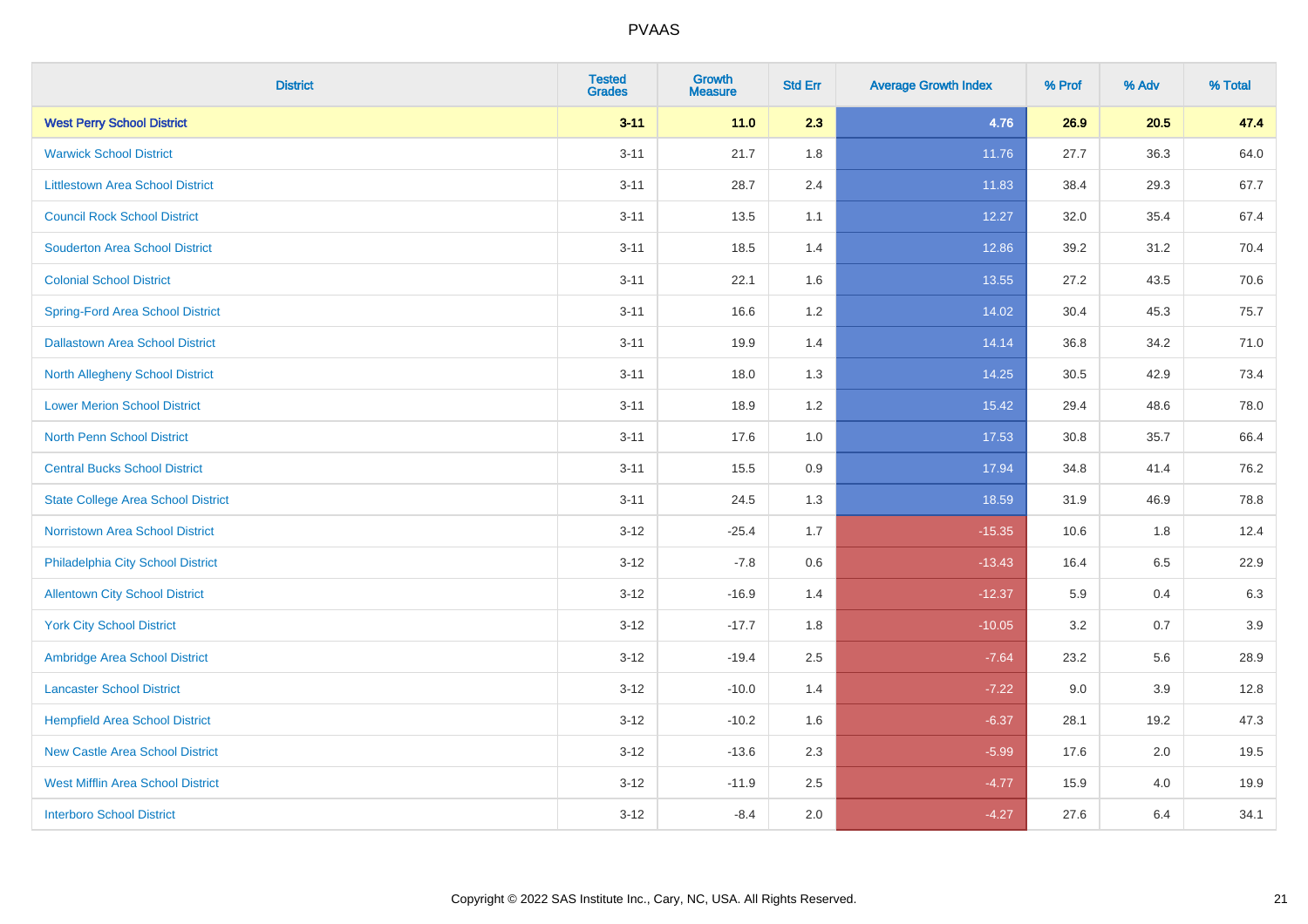| <b>District</b>                                        | <b>Tested</b><br><b>Grades</b> | <b>Growth</b><br><b>Measure</b> | <b>Std Err</b> | <b>Average Growth Index</b> | % Prof | % Adv | % Total |
|--------------------------------------------------------|--------------------------------|---------------------------------|----------------|-----------------------------|--------|-------|---------|
| <b>West Perry School District</b>                      | $3 - 11$                       | 11.0                            | 2.3            | 4.76                        | 26.9   | 20.5  | 47.4    |
| <b>Panther Valley School District</b>                  | $3 - 12$                       | $-13.3$                         | 3.2            | $-4.10$                     | 31.5   | 4.1   | 35.6    |
| <b>Scranton School District</b>                        | $3 - 12$                       | $-10.1$                         | 2.5            | $-4.04$                     | 20.0   | 7.7   | 27.7    |
| <b>Tussey Mountain School District</b>                 | $3 - 12$                       | $-13.0$                         | 3.3            | $-3.93$                     | 11.1   | 3.2   | 14.3    |
| <b>Grove City Area School District</b>                 | $3 - 12$                       | $-8.8$                          | 2.3            | $-3.89$                     | 25.6   | 16.4  | 42.0    |
| <b>Old Forge School District</b>                       | $3 - 12$                       | $-11.3$                         | 3.1            | $-3.62$                     | 28.6   | 13.2  | 41.8    |
| <b>West York Area School District</b>                  | $3 - 12$                       | $-9.8$                          | 2.7            | $-3.57$                     | 21.9   | 10.9  | 32.8    |
| <b>Montoursville Area School District</b>              | $3 - 12$                       | $-8.4$                          | 2.6            | $-3.17$                     | 38.8   | 18.2  | 57.0    |
| <b>Erie City School District</b>                       | $3 - 12$                       | $-4.5$                          | 1.4            | $-3.09$                     | 13.4   | 6.7   | 20.1    |
| <b>Quakertown Community School District</b>            | $3 - 12$                       | $-4.3$                          | 1.5            | $-2.79$                     | 33.8   | 20.1  | 53.8    |
| <b>Clarion-Limestone Area School District</b>          | $3 - 12$                       | $-10.0$                         | 3.6            | $-2.76$                     | 28.3   | 20.0  | 48.3    |
| Selinsgrove Area School District                       | $3 - 12$                       | $-5.7$                          | 2.1            | $-2.74$                     | 25.4   | 13.9  | 39.2    |
| <b>Turkeyfoot Valley Area School District</b>          | $3 - 12$                       | $-15.4$                         | 5.8            | $-2.66$                     | 3.8    | 3.8   | $7.6$   |
| <b>Union City Area School District</b>                 | $3 - 12$                       | $-8.7$                          | 3.3            | $-2.59$                     | 29.7   | 10.9  | 40.6    |
| <b>Greater Nanticoke Area School District</b>          | $3 - 12$                       | $-6.8$                          | 2.6            | $-2.58$                     | 15.2   | 8.9   | 24.1    |
| Catasauqua Area School District                        | $3 - 12$                       | $-7.3$                          | 2.8            | $-2.58$                     | 27.1   | 11.2  | 38.3    |
| Pocono Mountain School District                        | $3 - 12$                       | $-4.3$                          | 1.8            | $-2.43$                     | 35.5   | 17.1  | 52.6    |
| <b>Pottsville Area School District</b>                 | $3 - 12$                       | $-4.9$                          | 2.1            | $-2.36$                     | 21.8   | 7.9   | 29.6    |
| <b>Bristol Borough School District</b>                 | $3 - 12$                       | $-5.9$                          | 2.9            | $-2.00$                     | 27.8   | 3.3   | 31.1    |
| Lincoln Leadership Academy Charter School              | $3 - 12$                       | $-7.4$                          | 3.7            | $-1.99$                     | 6.4    | 2.1   | 8.5     |
| <b>Chester Charter Scholars Academy Charter School</b> | $3 - 12$                       | $-6.2$                          | 3.3            | $-1.88$                     | 2.2    | 0.0   | 2.2     |
| <b>Twin Valley School District</b>                     | $3 - 12$                       | $-3.2$                          | 1.9            | $-1.68$                     | 38.8   | 19.8  | 58.6    |
| <b>Woodland Hills School District</b>                  | $3 - 12$                       | $-4.2$                          | 2.5            | $-1.66$                     | 10.1   | 1.4   | 11.5    |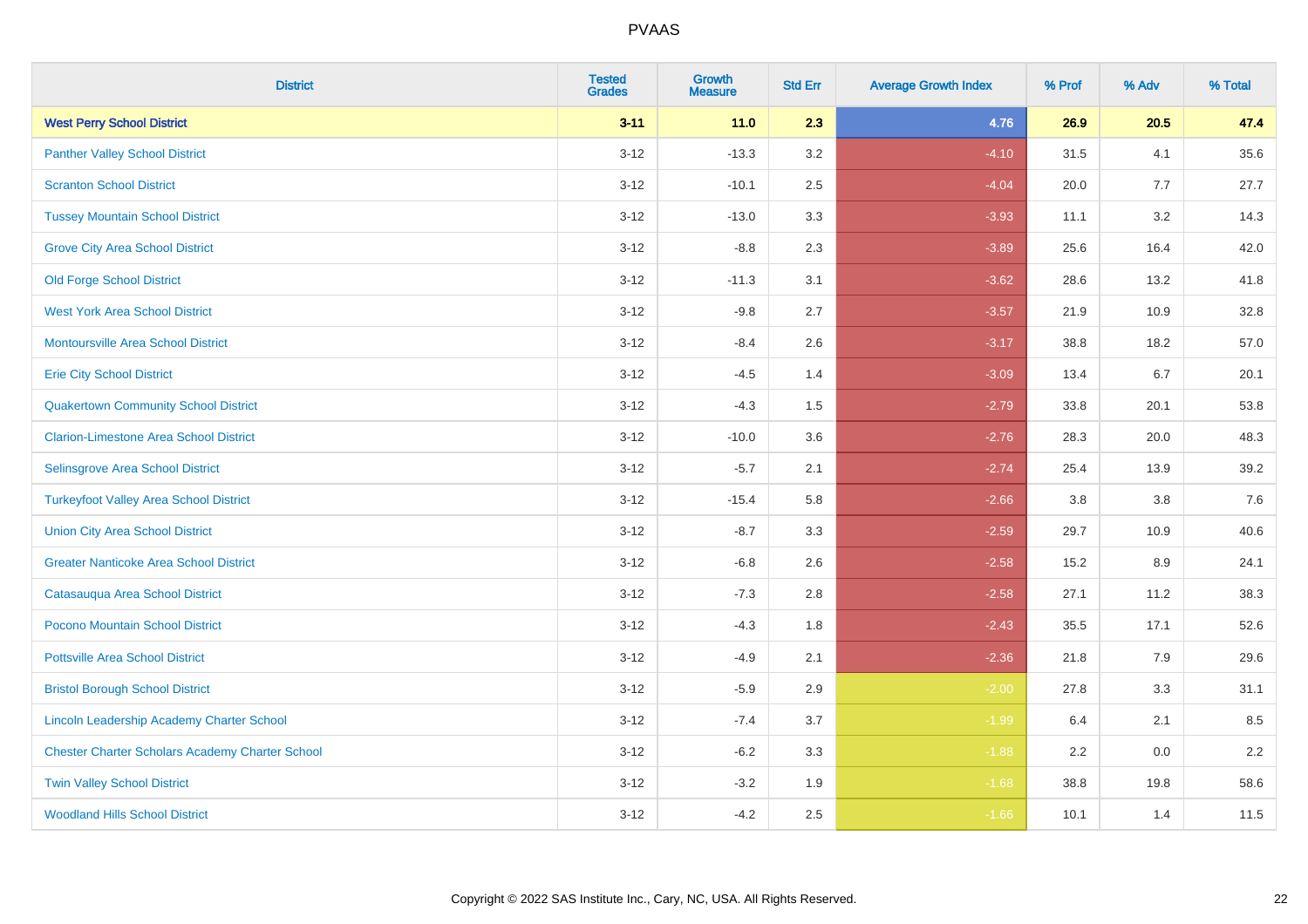| <b>District</b>                                 | <b>Tested</b><br><b>Grades</b> | <b>Growth</b><br><b>Measure</b> | <b>Std Err</b> | <b>Average Growth Index</b> | % Prof | % Adv | % Total |
|-------------------------------------------------|--------------------------------|---------------------------------|----------------|-----------------------------|--------|-------|---------|
| <b>West Perry School District</b>               | $3 - 11$                       | 11.0                            | 2.3            | 4.76                        | 26.9   | 20.5  | 47.4    |
| <b>Conemaugh Valley School District</b>         | $3 - 12$                       | $-6.3$                          | 4.1            | $-1.54$                     | 23.7   | 5.1   | 28.8    |
| <b>Keystone Education Center Charter School</b> | $3 - 12$                       | $-6.5$                          | 5.1            | $-1.28$                     | 0.0    | 0.0   | 0.0     |
| <b>Millville Area School District</b>           | $3 - 12$                       | $-5.6$                          | 4.4            | $-1.26$                     | 31.4   | 11.4  | 42.9    |
| <b>Cameron County School District</b>           | $3-12$                         | $-5.0$                          | 4.4            | $-1.12$                     | 34.9   | 4.8   | 39.7    |
| <b>Wyomissing Area School District</b>          | $3 - 12$                       | $-2.4$                          | 2.6            | $-0.92$                     | 25.6   | 28.1  | 53.7    |
| <b>Conneaut School District</b>                 | $3 - 12$                       | $-2.3$                          | 2.6            | $-0.91$                     | 27.4   | 9.7   | 37.1    |
| <b>Bradford Area School District</b>            | $3 - 12$                       | $-1.8$                          | 2.3            | $-0.79$                     | 31.2   | 16.7  | 47.9    |
| <b>Roberto Clemente Charter School</b>          | $3 - 12$                       | $-3.3$                          | 4.1            | $-0.79$                     | 22.7   | 4.6   | 27.3    |
| <b>Bangor Area School District</b>              | $3 - 12$                       | $-1.2$                          | 2.0            | $-0.60$                     | 25.8   | 12.7  | 38.5    |
| <b>Penns Manor Area School District</b>         | $3 - 12$                       | $-1.9$                          | 3.5            | $-0.55$                     | 24.2   | 3.8   | 28.0    |
| <b>Forest City Regional School District</b>     | $3 - 12$                       | $-1.2$                          | 3.6            | $-0.33$                     | 26.5   | 8.2   | 34.7    |
| <b>Columbia Borough School District</b>         | $3 - 12$                       | $-1.1$                          | 3.6            | $-0.31$                     | 17.2   | 1.7   | 19.0    |
| <b>Cranberry Area School District</b>           | $3 - 12$                       | $-0.9$                          | 3.1            | $-0.29$                     | 25.5   | 9.7   | 35.2    |
| Altoona Area School District                    | $3 - 12$                       | 0.1                             | 1.5            | 0.07                        | 29.0   | 13.8  | 42.8    |
| <b>Central Columbia School District</b>         | $3 - 12$                       | 0.3                             | 2.3            | 0.12                        | 25.4   | 37.6  | 63.0    |
| <b>Tulpehocken Area School District</b>         | $3 - 12$                       | 1.0                             | 4.9            | 0.20                        | 11.5   | 23.1  | 34.6    |
| <b>Ridley School District</b>                   | $3 - 12$                       | 0.3                             | 1.6            | 0.21                        | 32.0   | 10.7  | 42.6    |
| <b>Wilson School District</b>                   | $3 - 12$                       | $0.5\,$                         | 1.5            | 0.32                        | 30.4   | 25.5  | 55.9    |
| <b>Avella Area School District</b>              | $3-12$                         | 1.6                             | 4.7            | 0.34                        | 34.8   | 7.2   | 42.0    |
| <b>Annville-Cleona School District</b>          | $3 - 12$                       | 1.1                             | 2.4            | 0.45                        | 34.8   | 13.6  | 48.5    |
| Daniel Boone Area School District               | $3 - 12$                       | $0.9\,$                         | 1.9            | 0.46                        | 28.9   | 22.0  | 51.0    |
| <b>Union School District</b>                    | $3-12$                         | 2.5                             | 3.7            | 0.69                        | 17.9   | 10.4  | 28.4    |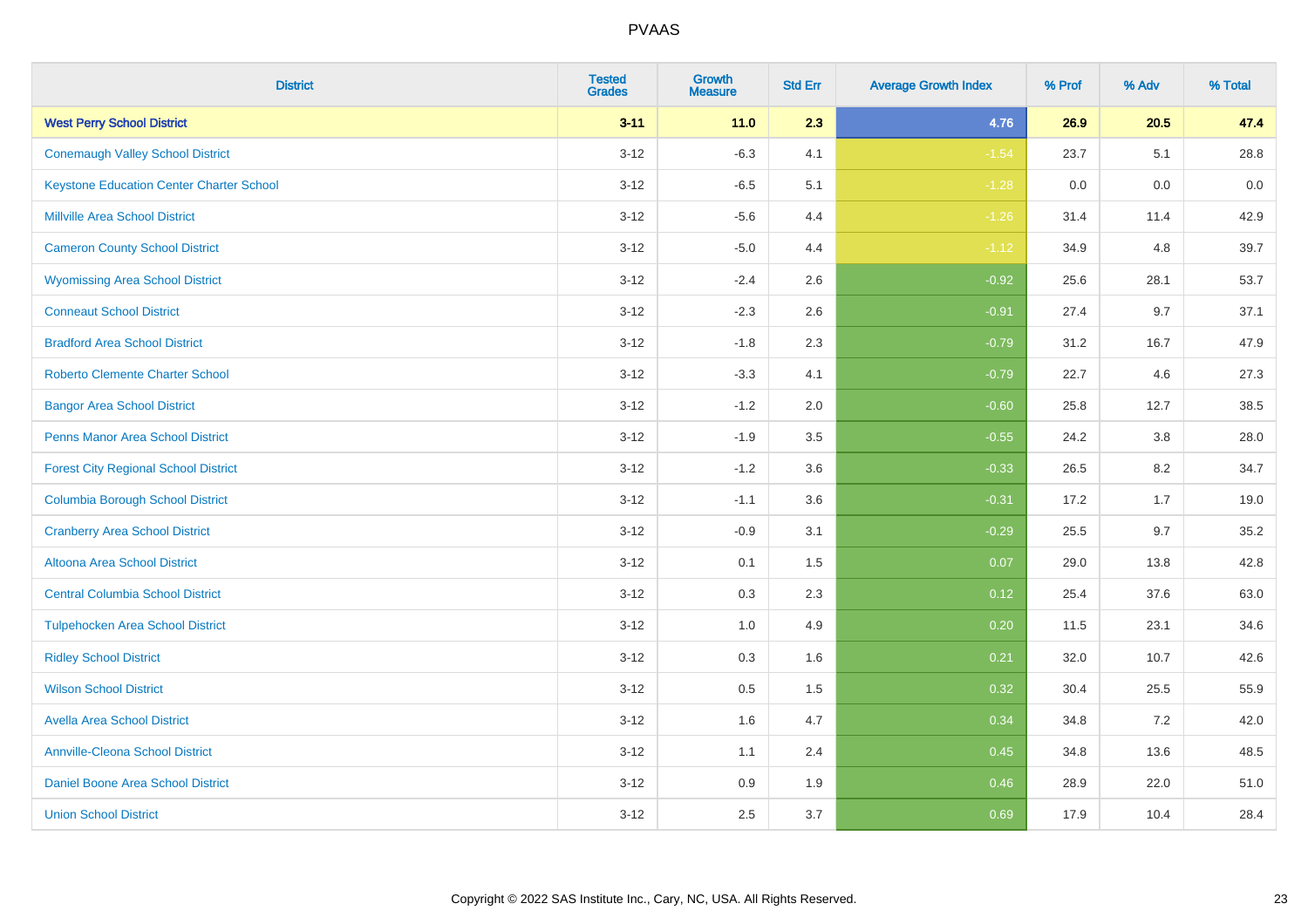| <b>District</b>                                 | <b>Tested</b><br><b>Grades</b> | <b>Growth</b><br><b>Measure</b> | <b>Std Err</b> | <b>Average Growth Index</b> | % Prof | % Adv | % Total |
|-------------------------------------------------|--------------------------------|---------------------------------|----------------|-----------------------------|--------|-------|---------|
| <b>West Perry School District</b>               | $3 - 11$                       | 11.0                            | 2.3            | 4.76                        | 26.9   | 20.5  | 47.4    |
| North Clarion County School District            | $3 - 12$                       | 3.4                             | 4.1            | 0.83                        | 45.0   | 18.8  | 63.8    |
| <b>Pottstown School District</b>                | $3 - 12$                       | 2.0                             | 2.2            | 0.88                        | 19.4   | 6.2   | 25.6    |
| <b>Eastern Lancaster County School District</b> | $3 - 12$                       | 2.9                             | 3.2            | 0.91                        | 35.2   | 36.4  | 71.6    |
| <b>Brownsville Area School District</b>         | $3 - 12$                       | 3.9                             | 3.8            | 1.04                        | 22.0   | 8.5   | 30.5    |
| People For People Charter School                | $3 - 12$                       | 6.4                             | 5.6            | $1.15$                      | 2.4    | 0.0   | 2.4     |
| <b>Newport School District</b>                  | $3 - 12$                       | 3.8                             | 3.3            | 1.17                        | 38.8   | 10.4  | 49.2    |
| <b>Upper Dublin School District</b>             | $3 - 12$                       | 2.1                             | 1.8            | 1.19                        | 34.7   | 30.0  | 64.7    |
| <b>Purchase Line School District</b>            | $3 - 12$                       | 4.3                             | 3.3            | 1.30                        | 32.3   | 9.0   | 41.4    |
| <b>Chestnut Ridge School District</b>           | $3 - 12$                       | 4.0                             | 2.9            | 1.38                        | 33.2   | 11.0  | 44.2    |
| <b>Conemaugh Township Area School District</b>  | $3 - 12$                       | 4.8                             | 3.5            | 1.39                        | 30.9   | 27.8  | 58.8    |
| Susquehanna Township School District            | $3 - 12$                       | 3.9                             | 2.7            | 1.45                        | 19.0   | 13.1  | 32.0    |
| Northern Potter School District                 | $3 - 12$                       | $6.8\,$                         | 4.6            | 1.48                        | 30.6   | 11.1  | 41.7    |
| <b>South Western School District</b>            | $3 - 12$                       | 2.5                             | 1.7            | 1.48                        | 36.2   | 19.7  | 55.9    |
| <b>Smethport Area School District</b>           | $3 - 12$                       | 5.8                             | 3.8            | 1.52                        | 24.6   | 20.0  | 44.6    |
| <b>Waynesboro Area School District</b>          | $3 - 12$                       | 3.0                             | 1.8            | 1.67                        | 26.0   | 23.5  | 49.5    |
| <b>West Shore School District</b>               | $3 - 12$                       | 2.2                             | 1.3            | 1.68                        | 31.8   | 15.2  | 47.1    |
| <b>Wyalusing Area School District</b>           | $3 - 12$                       | 5.7                             | 3.2            | 1.78                        | 38.6   | 12.9  | 51.4    |
| <b>Oswayo Valley School District</b>            | $3 - 12$                       | 9.9                             | 5.1            | 1.93                        | 26.5   | 44.1  | 70.6    |
| Pennsylvania Distance Learning Charter School   | $3 - 12$                       | 6.8                             | 3.4            | 1.99                        | 19.8   | 6.2   | 25.9    |
| <b>Mckeesport Area School District</b>          | $3 - 12$                       | 4.6                             | 2.2            | 2.14                        | 21.1   | 4.4   | 25.5    |
| Northern Lehigh School District                 | $3 - 12$                       | 6.1                             | 2.5            | 2.42                        | 21.4   | 18.0  | 39.3    |
| Northern Tioga School District                  | $3 - 12$                       | 6.8                             | 2.6            | 2.64                        | 25.0   | 16.9  | 41.9    |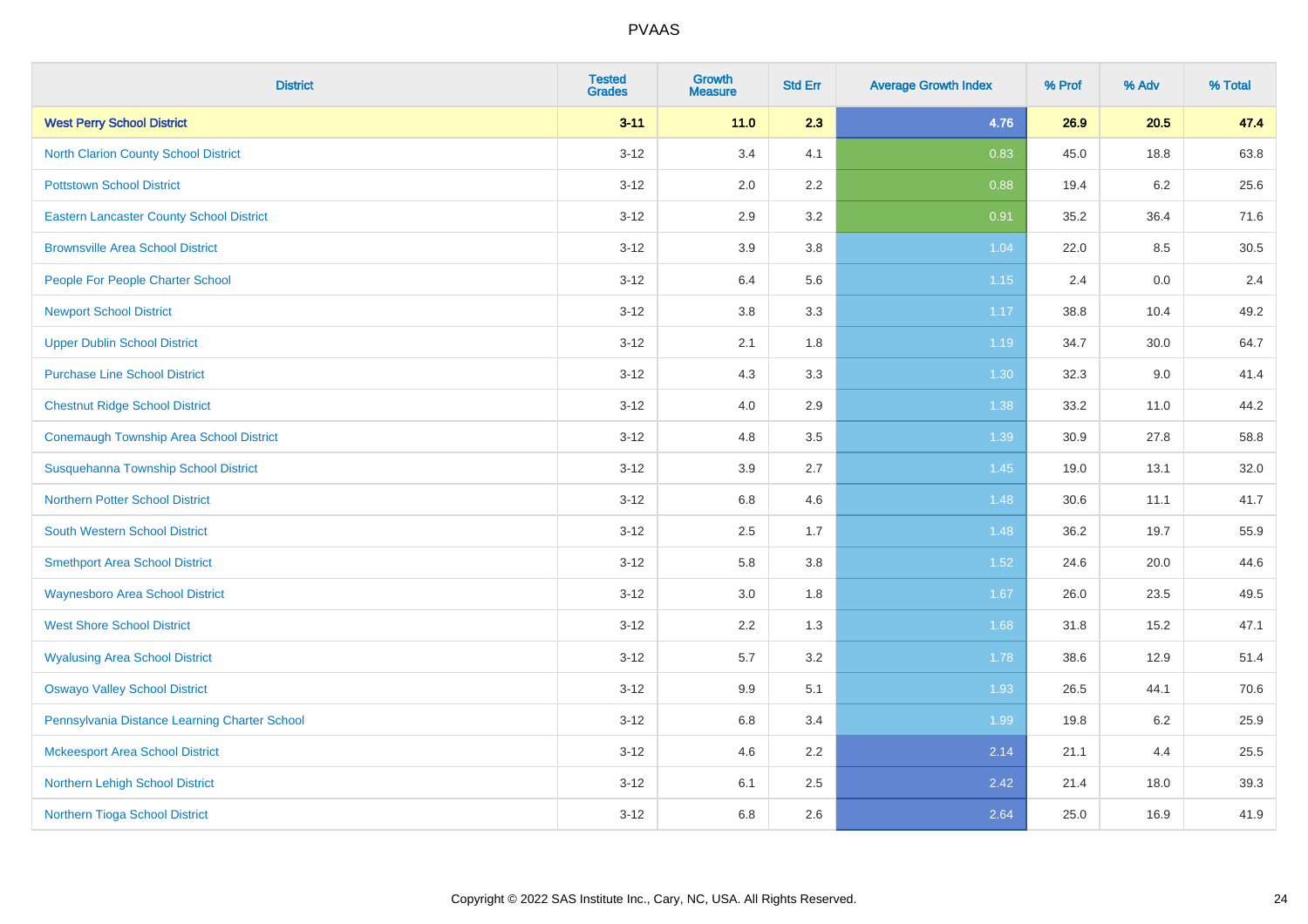| <b>District</b>                           | <b>Tested</b><br><b>Grades</b> | <b>Growth</b><br><b>Measure</b> | <b>Std Err</b> | <b>Average Growth Index</b> | % Prof | % Adv | % Total |
|-------------------------------------------|--------------------------------|---------------------------------|----------------|-----------------------------|--------|-------|---------|
| <b>West Perry School District</b>         | $3 - 11$                       | 11.0                            | 2.3            | 4.76                        | 26.9   | 20.5  | 47.4    |
| <b>Tamaqua Area School District</b>       | $3 - 12$                       | 6.5                             | 2.4            | 2.72                        | 34.3   | 17.5  | 51.8    |
| <b>Donegal School District</b>            | $3 - 12$                       | 5.9                             | 2.2            | 2.72                        | 34.1   | 23.1  | 57.2    |
| <b>Apollo-Ridge School District</b>       | $3 - 12$                       | 9.5                             | 3.0            | 3.23                        | 34.0   | 9.4   | 43.4    |
| <b>Kutztown Area School District</b>      | $3 - 12$                       | 9.3                             | 2.8            | 3.34                        | 38.5   | 14.6  | 53.2    |
| <b>William Penn School District</b>       | $3 - 12$                       | 7.0                             | 1.9            | 3.61                        | 14.0   | 7.2   | 21.3    |
| <b>Dover Area School District</b>         | $3 - 12$                       | 7.1                             | 1.9            | 3.78                        | 33.0   | 18.7  | 51.7    |
| <b>Juniata County School District</b>     | $3 - 12$                       | 7.7                             | 2.0            | 3.81                        | 22.9   | 18.9  | 41.8    |
| <b>Radnor Township School District</b>    | $3 - 12$                       | 7.5                             | 1.9            | 4.03                        | 33.0   | 38.3  | 71.3    |
| <b>Elizabethtown Area School District</b> | $3 - 12$                       | 7.1                             | 1.7            | 4.19                        | 36.4   | 27.6  | 64.0    |
| <b>West Allegheny School District</b>     | $3 - 12$                       | 8.6                             | 2.0            | 4.34                        | 37.3   | 27.2  | 64.5    |
| <b>Conewago Valley School District</b>    | $3 - 12$                       | 7.6                             | 1.7            | 4.46                        | 41.3   | 19.4  | 60.6    |
| <b>Easton Area School District</b>        | $3 - 12$                       | 6.3                             | 1.3            | 4.91                        | 24.1   | 13.0  | 37.1    |
| Pen Argyl Area School District            | $3 - 12$                       | 12.8                            | 2.5            | 5.10                        | 28.5   | 23.8  | 52.3    |
| Penns Valley Area School District         | $3 - 12$                       | 14.1                            | 2.6            | 5.33                        | 29.6   | 23.3  | 52.9    |
| <b>Hermitage School District</b>          | $3 - 12$                       | 14.0                            | 2.5            | 5.59                        | 34.0   | 27.0  | 61.0    |
| Lampeter-Strasburg School District        | $3 - 12$                       | 11.0                            | 1.9            | 5.69                        | 35.4   | 32.3  | 67.7    |
| <b>Camp Hill School District</b>          | $3 - 12$                       | 20.7                            | 2.9            | 7.00                        | 32.3   | 41.4  | 73.7    |
| <b>Manheim Township School District</b>   | $3 - 12$                       | 10.9                            | 1.5            | 7.51                        | 30.9   | 31.0  | 61.9    |
| <b>Upper Darby School District</b>        | $3 - 12$                       | 11.2                            | 1.4            | 8.28                        | 23.8   | 11.8  | 35.6    |
| <b>Central York School District</b>       | $3 - 12$                       | 12.9                            | 1.5            | 8.64                        | 31.4   | 24.1  | 55.5    |
| <b>Loyalsock Township School District</b> | $3 - 12$                       | 26.7                            | 2.7            | 9.92                        | 36.8   | 35.1  | 71.9    |
| <b>Tyrone Area School District</b>        | $3 - 12$                       | 29.2                            | 2.3            | 12.86                       | 36.6   | 29.1  | 65.7    |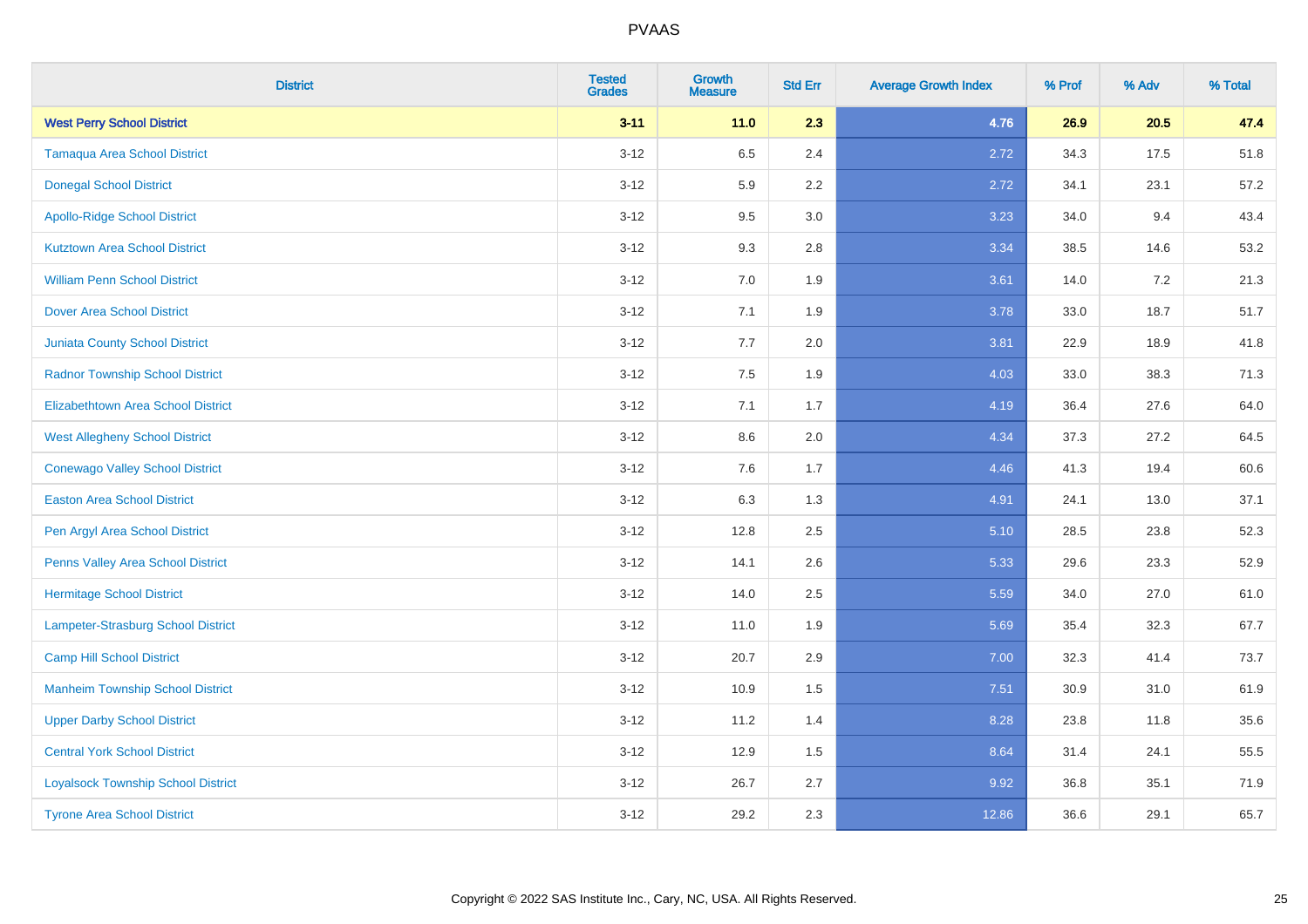| <b>District</b>                                                       | <b>Tested</b><br><b>Grades</b> | <b>Growth</b><br><b>Measure</b> | <b>Std Err</b> | <b>Average Growth Index</b> | % Prof | % Adv | % Total |
|-----------------------------------------------------------------------|--------------------------------|---------------------------------|----------------|-----------------------------|--------|-------|---------|
| <b>West Perry School District</b>                                     | $3 - 11$                       | $11.0$                          | 2.3            | 4.76                        | 26.9   | 20.5  | 47.4    |
| <b>Cumberland Valley School District</b>                              | $3 - 12$                       | 18.6                            | 1.2            | 15.79                       | 31.3   | 39.2  | 70.5    |
| <b>Environmental Charter School At Frick Park</b>                     | $3-9$                          | $-6.2$                          | 3.7            | $-1.67$                     | 25.9   | 3.4   | 29.3    |
| Esperanza Academy Charter School                                      | $4 - 11$                       | 2.1                             | 2.1            | 1.01                        | 14.2   | 3.6   | 17.8    |
| <b>Mastery Charter School - Pickett Campus</b>                        | $6 - 10$                       | 2.7                             | 4.2            | 0.65                        | 20.6   | 0.0   | 20.6    |
| <b>Innovative Arts Academy Charter School</b>                         | $6 - 11$                       | $-7.2$                          | 2.5            | $-2.83$                     | 2.0    | 0.0   | 2.0     |
| La Academia Partnership Charter School                                | $6 - 11$                       | $-15.5$                         | 5.7            | $-2.70$                     | 2.3    | 0.0   | $2.3\,$ |
| Perseus House Charter School Of Excellence                            | $6 - 11$                       | $-6.4$                          | 2.6            | $-2.50$                     | 0.9    | 0.0   | 0.9     |
| Urban Pathways 6-12 Charter School                                    | $6 - 11$                       | $-4.1$                          | 5.7            | $-0.72$                     | 0.0    | 0.0   | 0.0     |
| <b>Evergreen Community Charter School</b>                             | $6 - 11$                       | $-1.1$                          | 4.7            | $-0.23$                     | 34.6   | 26.9  | 61.5    |
| Boys Latin Of Philadelphia Charter School                             | $6 - 12$                       | $-8.0$                          | 2.7            | $-3.02$                     | 1.4    | 0.0   | 1.4     |
| Center For Student Learning Charter School At Pennsbury               | $6 - 12$                       | $-3.3$                          | 6.0            | $-0.55$                     | 23.1   | 0.0   | 23.1    |
| Dr Robert Ketterer Charter School Inc                                 | $6 - 12$                       | 7.1                             | 4.3            | 1.66                        | 7.3    | 1.7   | 9.0     |
| 21st Century Cyber Charter School                                     | $6 - 12$                       | 6.6                             | 2.1            | 3.16                        | 29.0   | 21.8  | 50.8    |
| <b>Mastery Charter School - Gratz Campus</b>                          | $7 - 10$                       | $-9.5$                          | 4.6            | $-2.09$                     | 0.0    | 3.4   | 3.4     |
| Mastery Charter School - Shoemaker Campus                             | $7 - 10$                       | $-2.3$                          | 2.8            | $-0.81$                     | 10.1   | 3.7   | 13.8    |
| <b>Lincoln Park Performing Arts Charter School</b>                    | $7 - 11$                       | $-14.9$                         | 2.7            | $-5.45$                     | 39.3   | 8.9   | 48.2    |
| <b>Achievement House Charter School</b>                               | $7 - 11$                       | $-8.2$                          | 3.6            | $-2.28$                     | 16.7   | 2.8   | 19.4    |
| <b>Mastery Charter High School-Lenfest Campus</b>                     | $7 - 11$                       | $-1.8$                          | 5.8            | $-0.30$                     | 26.3   | 0.0   | 26.3    |
| <b>West Side CTC</b>                                                  | $9 - 10$                       | $-32.0$                         | 3.9            | $-8.16$                     | 5.9    | 0.0   | 5.9     |
| Lehigh Valley Charter High School For The Arts                        | $9 - 10$                       | $-11.8$                         | 2.5            | $-4.76$                     | 28.9   | 5.7   | 34.6    |
| <b>Columbia-Montour AVTS</b>                                          | $9 - 10$                       | $-7.1$                          | 2.8            | $-2.52$                     | 19.5   | 3.2   | 22.7    |
| Preparatory Charter School Of Mathematics, Science, Tech, And Careers | $9 - 10$                       | $-5.1$                          | 2.5            | $-2.03$                     | 6.3    | 1.4   | 7.7     |